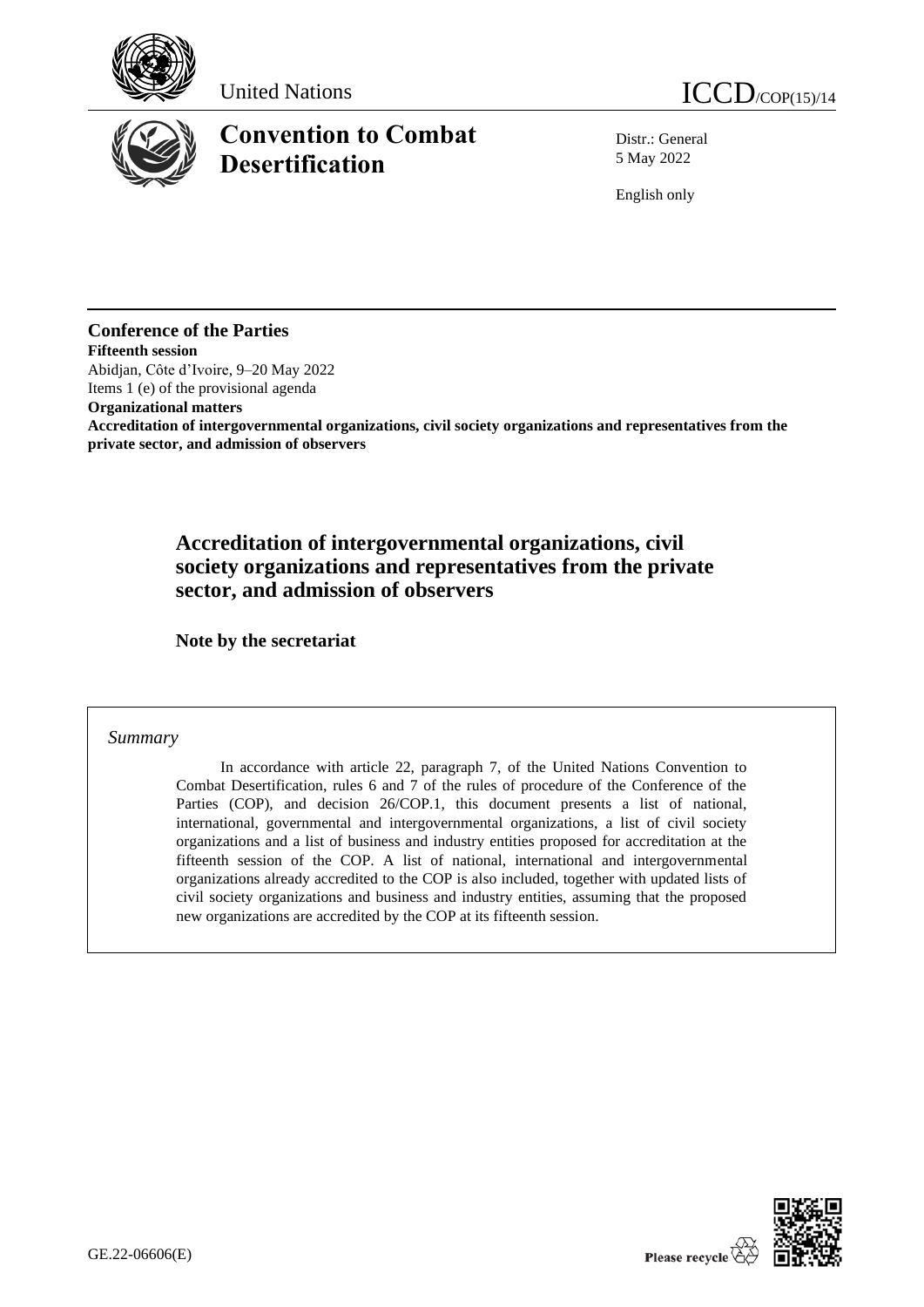## Contents

|         | Paragraphs                                                                                    |   | Page           |
|---------|-----------------------------------------------------------------------------------------------|---|----------------|
| Ι.      |                                                                                               |   | 3              |
| П.      |                                                                                               | 2 | 3              |
| Ш.      |                                                                                               | 3 | 3              |
| Annexes |                                                                                               |   |                |
| Ι.      | National, international, governmental and intergovernmental organizations proposed for        |   | $\overline{4}$ |
| П.      | Non-governmental and civil society organizations proposed for accreditation to the Conference |   | 5              |
| III.    | Business and industry entities proposed for accreditation to the Conference                   |   | 14             |
| IV.     | Updated list of national, international, governmental and intergovernmental organizations     |   | 16             |
| V.      | Updated list of civil society organizations accredited to the Conference of the Parties       |   | 18             |
| VI.     | Updated list of business and industry entities accredited to the Conference of the Parties    |   | 37             |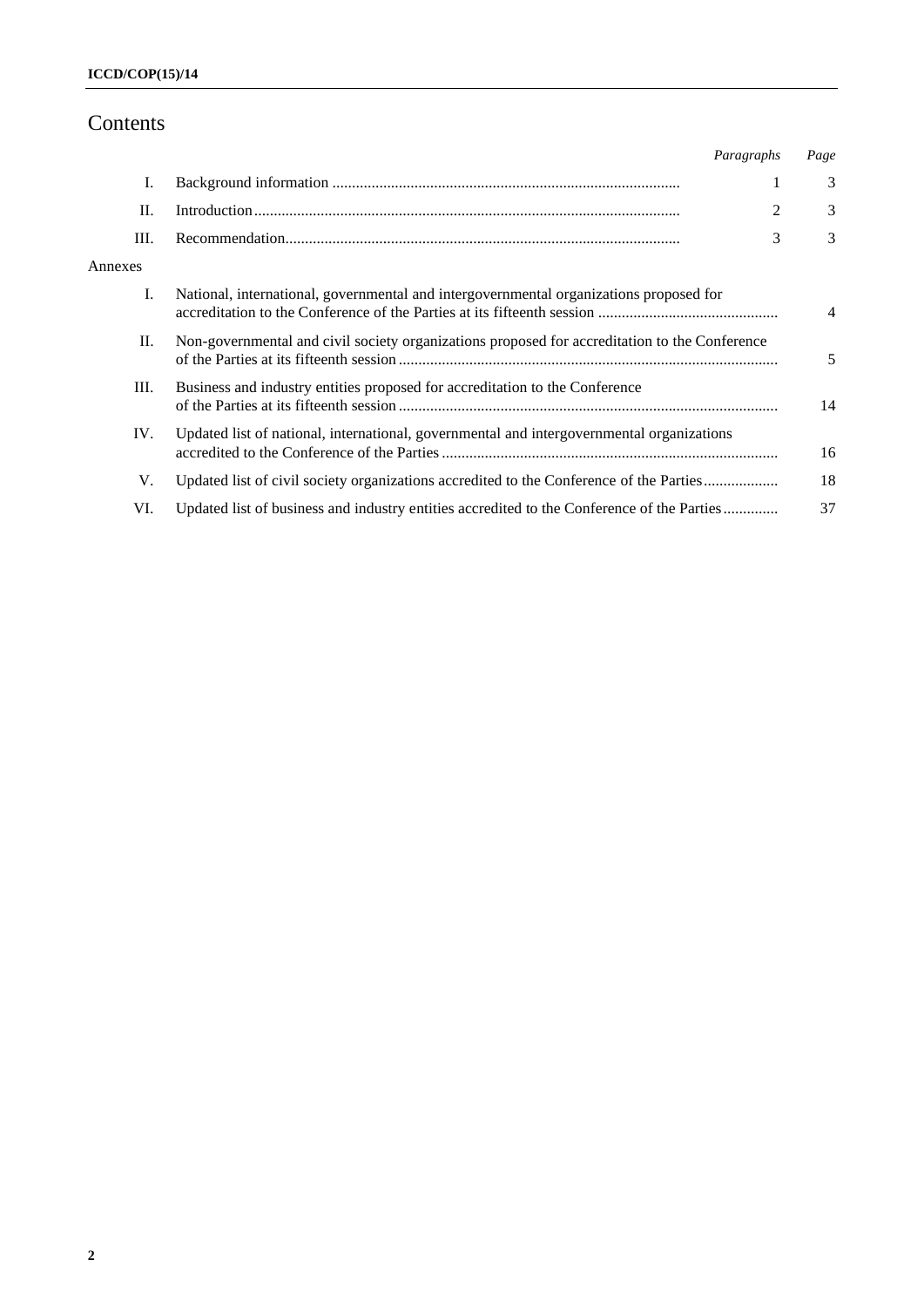## **I. Background information**

1. Article 22, paragraph 7, of the United Nations Convention to Combat Desertification, states: "The United Nations, its specialized agencies, and any State member thereof or observers thereto not Party to the Convention, may be represented at sessions of the Conference of the Parties as observers. Any body or agency, whether national or international, governmental or non-governmental, which is qualified in matters covered by the Convention, and which has informed the Permanent Secretariat of its wish to be represented at a session of the Conference of the Parties as an observer, may be so admitted unless at least one third of the Parties present object." Rules 6 and 7 of the rules of procedure of the Conference of the Parties (COP), adopted by decision 1/COP.1, contain provisions to similar effect. Decision 26/COP.1 contains provisions on accrediting nongovernmental and intergovernmental organizations to the first and subsequent sessions of the COP.

## **II. Introduction**

2. Assuming that the institutions listed in Annexes I, II and III are accredited to the COP at its fifteenth session, Annex IV contains the updated list of national, international, governmental and intergovernmental organizations accredited to the COP, and Annex V contains the updated list of non-governmental organizations and civil society organizations accredited to the COP. Annex VI contains the business and industry entities already accredited to the COP.

## **III. Recommendation**

3. In accordance with the above-mentioned provisions, the COP, at its fifteenth session, may wish to accredit as observers the intergovernmental organizations listed in Annex I, the non-governmental and civil society organizations listed in Annex II and the business and industry entities listed in Annex III.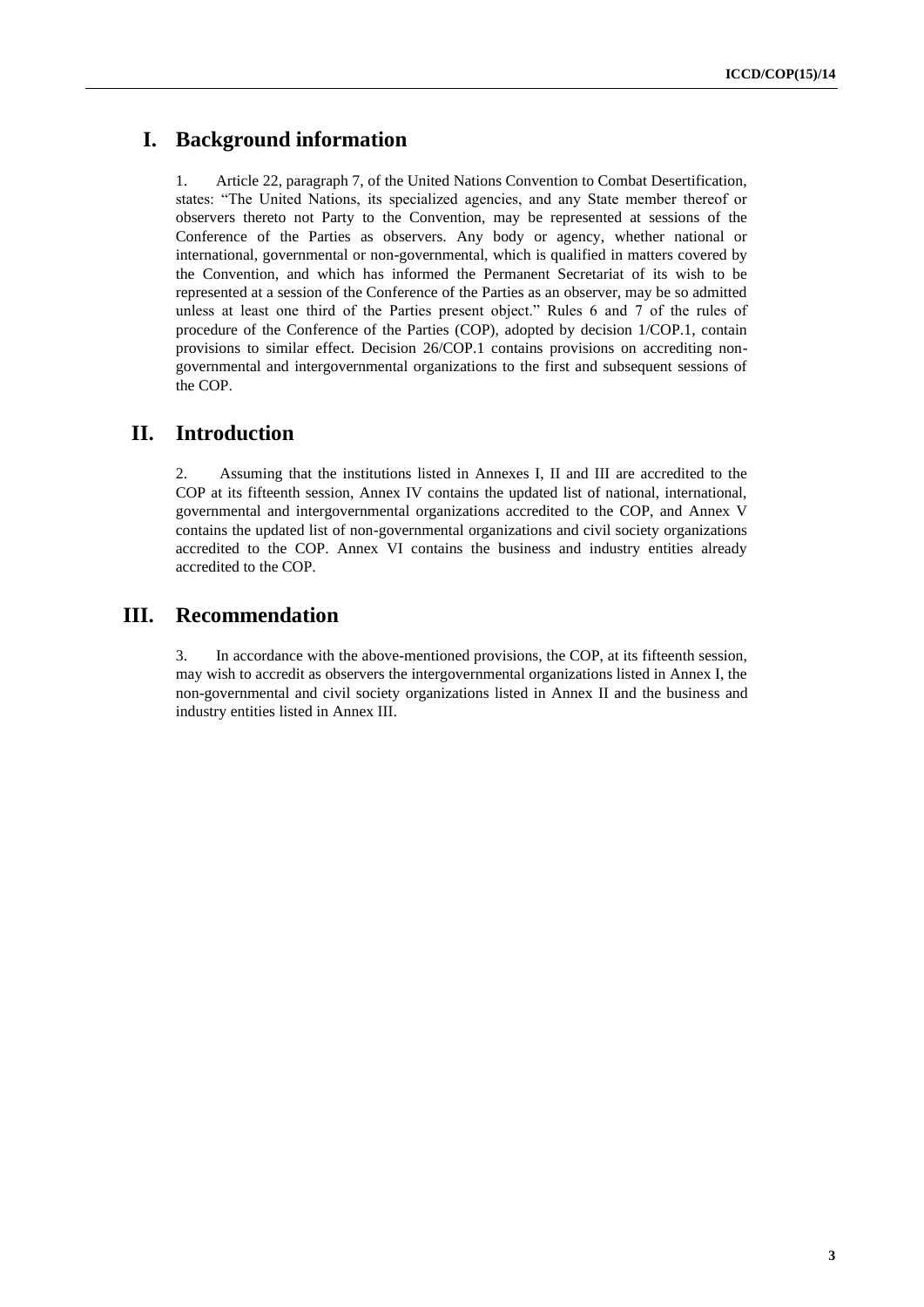## **Annex I**

## **National, international, governmental and intergovernmental organizations proposed for accreditation to the Conference of the Parties at its fifteenth session**

### **International Renewable Energy Agency**

Masdar City P.O. Box 236 Abu Dhabi, United Arab Emirates Tel.: +97124179000 Email: [Secretariat@irena.org](mailto:Secretariat@irena.org) Website: [www.irena.org](http://www.irena.org/)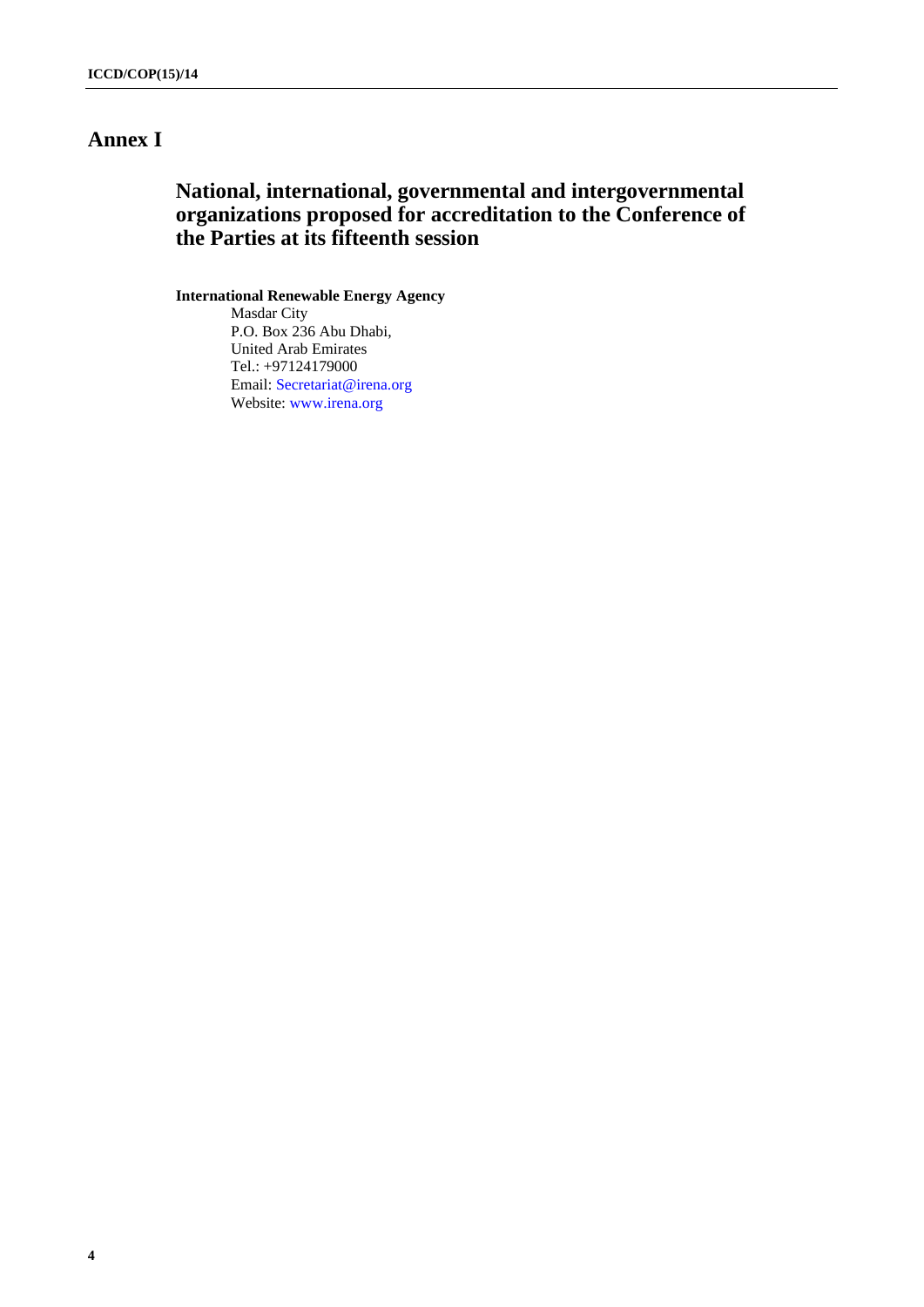## **Annex II**

## **Non-governmental and civil society organizations proposed for accreditation to the Conference of the Parties at its fifteenth session**

#### **A Rocha Ghana**

4 Sabbah lk GE-215-5083, P.O. Box KN 3480, Kaneshie, Accra Ghana Tel.: +233 (0) 302 5461 72 Email: [ghana@arocha.org](mailto:ghana@arocha.org) Website:<https://ghana.arocha.org/> Established: 1999 Membership: National

#### **Actions pour le Développement Social**

Yopougon Maroc, Abidjan (225) Côte d'Ivoire Tel.: +225 07 08 02 31 55 Email: [info@actds.org](mailto:info@actds.org) [/ actionsdeveloppementsocial@gmail.com](mailto:actionsdeveloppementsocial@gmail.com) Website: [www.actds.org](http://www.actds.org/) Established: 2018 Membership: National

#### **Afrique Esperance**

LOT 127 Q DEKOUNGBE, RESIDENCE OKPETCHE, ABOMEY CALAVI Benin Tel.: +22997496 100 Email: [cbalogoun@aol.com](mailto:cbalogoun@aol.com) Website: [https://ongafriqueesperance.wordpress.com](https://ongafriqueesperance.wordpress.com/) Established: 2010 Membership: National

#### **Agricultural Cooperative Development International / Volunteers in Overseas Cooperative Assistance**

50 F St. NW, Suite 1000, Washington, DC (20001) United States of America Tel.: +1 202 469 6000 Email: [partnerwithus@acdivoca.org](mailto:partnerwithus@acdivoca.org) Website: [www.acdivoca.org](http://www.acdivoca.org/) Established: 1963 Membership: International

### **Agropolis International**

CSFD, Comité Scientifique Français de la Désertification, Agropolis International, 1000 avenue Agropolis, Montpellier CEDEX 5 (F-34394) France Tel.: +33 (0)4 67 04 75 75 Email: [csfd@agropolis.fr](mailto:csfd@agropolis.fr) Website:<http://www.csf-desertification.org/> Established: 1986 Membership: International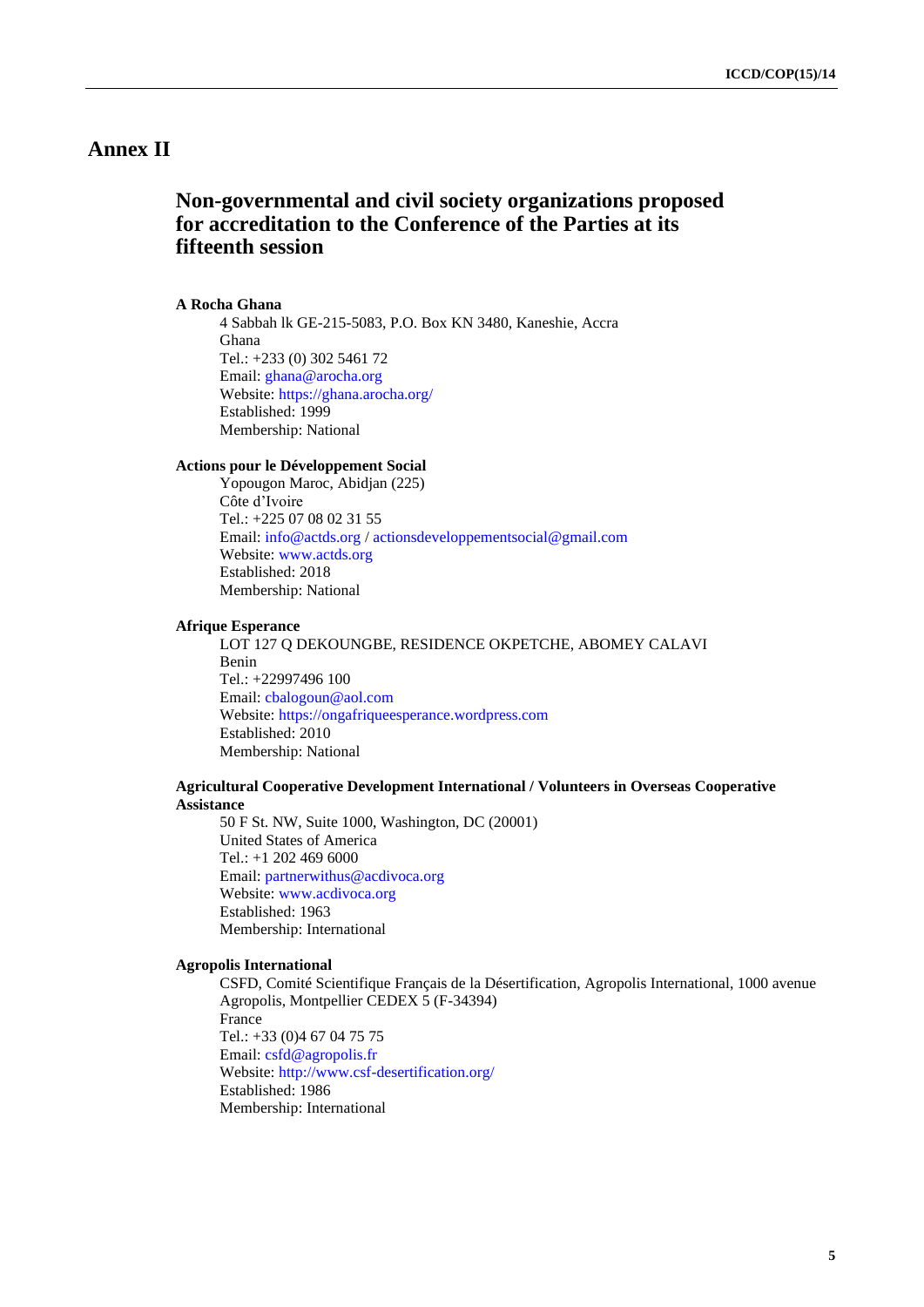### **Alinea International**

200-14707 Bannister Road SE, Calgary (T2X 1Z2) Canada Tel.: +1 403 253 5298 Email: [info@alineainternational.com](mailto:info@alineainternational.com) Website: [www.alineainternational.com](http://www.alineainternational.com/) Established: 1986 Membership: International

#### **Ambassadeurs de l'Environnement**

Diofior, Fatick 23400 Senegal Tel.: +221 774555768 Email: [ambassadeurdelenvironnemnt@gmail.com](mailto:ambassadeurdelenvironnemnt@gmail.com) Website:<https://www.facebook.com/Ambassadeur-de-lEnvironnement-107917897655072> Established: 2018 Membership: International

### **Appui solidaire pour le renforcement de l'aide au développement**

Rue 354 Porte 234, Bamako E3510 Mali Tel.: +223 761 415 65 Email: [contact@ongasrad.org](mailto:contact@ongasrad.org) Website: [www.ongasrad.org](http://www.ongasrad.org/) Established: 2009 Membership: National

#### **Association Africa Écologie**

Kossodo zone industrielle, Ouagadougou 01Bp (5579) Burkina Faso Tel.: +226 70 36 90 36 / +226 75811243 Email: [azize.hema@gmail.com](mailto:azize.hema@gmail.com) Established: 2017 Membership: National

#### **Association Citoyenneté et Développement Durable**

Appt AS9 5ième étage Immeuble Zidi 150 Av Med Ali, Gabès 6000 Tunisia Tel.: +216 75 238 299 Email: [Acdd2014@gnet.tn](mailto:Acdd2014@gnet.tn) Website:<https://www.facebook.com/ACDDPUB1> Established: 2012 Membership: National

#### **Association communale des jeunes de Bossofala contre la Désertification**

Neguela, chef-lieu de la Commune Rurale de Bossofala, Kati (25091) Mali Tel.: +223 76 45 77 84 / +223 66 27 95 75 Email: [Keitacheick899@gmail.com](mailto:Keitacheick899@gmail.com) Website: www.anti2015deforestation.com Established: 2014 Membership: National

#### **Association de Soutien aux Initiatives Communautaires**

Missira rue 41 porte 29, Bamako (223) Mali Tel.: + 223 76 02 25 04 / 66 96 71 18 Email: [asicdeveloppe@yahoo.fr](mailto:asicdeveloppe@yahoo.fr) Established: 2000 Membership: National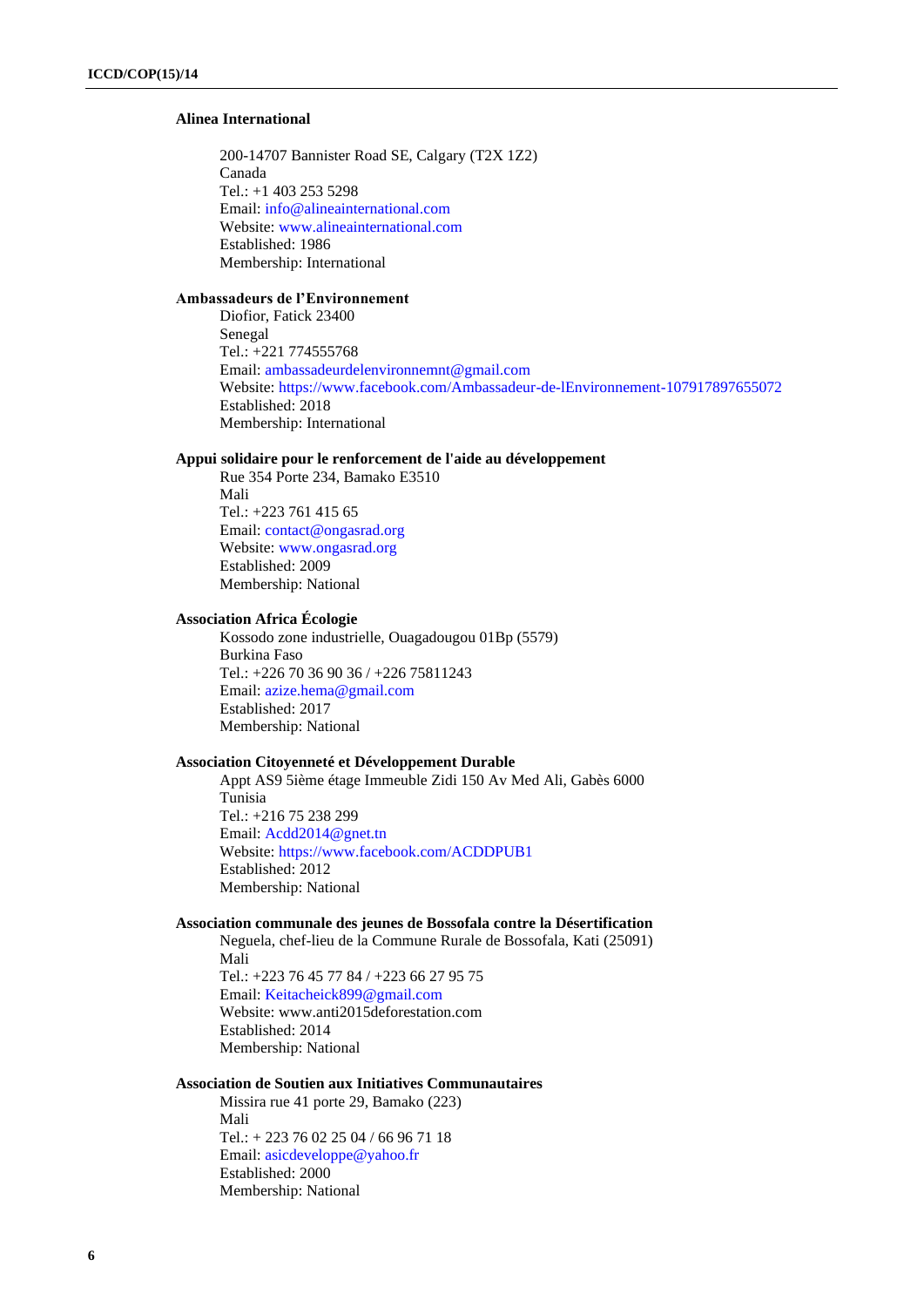## **Association des femmes éducatrices**

Dar Naim Secteur 22 Nouakchott Mauritania Tel.: +222 38557108 Email: [femmeducatricenkt@gamail.com](mailto:femmeducatricenkt@gamail.com) Established: 2001 Membership: National

## **Association pour le développement de Diaoulé d'Abord**

S/C Mairie de la Commune de Diaoulé (région de Fatick), Diaoulé Senegal Tel.: + 221 776 518 178 Email: [diaouledabord@gmail.com](mailto:diaouledabord@gmail.com) Website: [www.diaouledabord.sn](http://www.diaouledabord.sn/) Established: 2017 Membership: National

#### **Barefoot College International**

Kibokwa, Kinyasini Unguja, North A, Zanzibar P.O BOX 2734 Tanzania Tel.: +255 788 799 186 Email: [pendo@barefootcollege.org](mailto:pendo@barefootcollege.org) Established: 2011 Membership: National

#### **Collectif des Leaders pour le Développement Durable de l'Afrique**

BP V34 Abidjan Côte d'Ivoire Tel.: +225 0709701727 / 0788804365 Email: [collectifdesleaders@gmail.com](mailto:collectifdesleaders@gmail.com) Website: [https://www.fondationclda.org](https://www.fondationclda.org/) Established: 2018 Membership: International

#### **Convention de la société civile ivorienne**

Abidjan Cocody – Angre, 8eme tranche, en face de l'hotel dippoka, 06 bp2768 Abidjan 06 Côte d'Ivoire Tel.: +225 27 22 42 49 31 / 07 67 79 29 63 Email: [csci@csci.group](mailto:csci@csci.group) / [convention225@gmail.com](mailto:convention225@gmail.com) Website: [www.csci.group](http://www.csci.group/) Established: 2005 Membership: National

#### **Côte d'Ivoire Ecologie**

Abidjan, Yopougon, Abidjan 08 (Bp 109) Côte d'Ivoire Tel.: +225 0707824170 / 0505931078 Email: [ci.ecologie91@gmail.com](mailto:ci.ecologie91@gmail.com) Established: 1991 Membership: National

## **CropLife International**

326 Avenue Louise, Box 35, Brussels (1050) Belgium Tel.: +32 2 542 0410 Email: [croplife@croplife.org](mailto:croplife@croplife.org) Website: croplife.org Established: 2001 Membership: International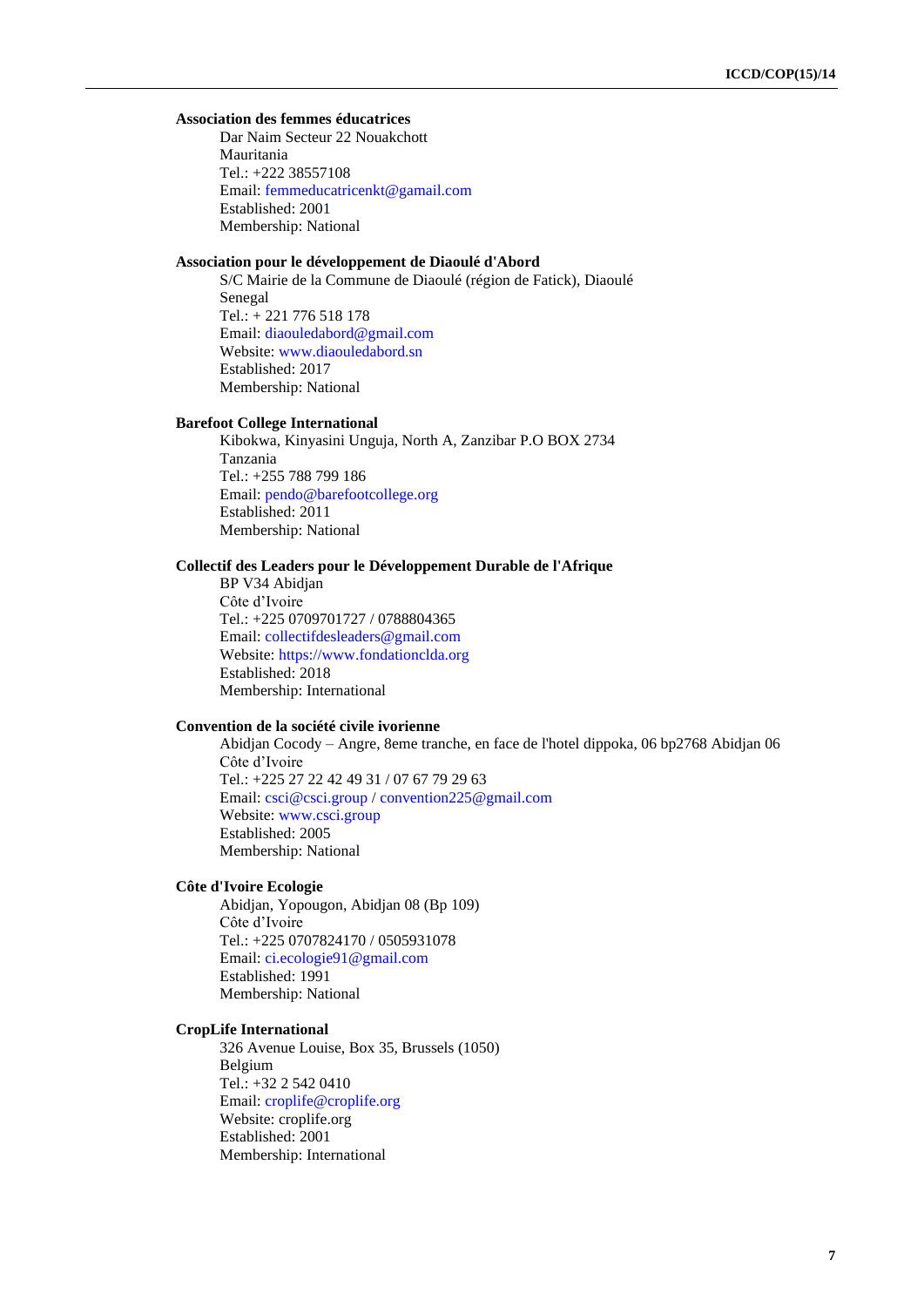#### **Earth Day Network India**

1120-21, 11th Floor Tower A, DLF Towers Jasola, Jasola District Centre, Delhi (110025) India Tel.: +91 983 1356476 Email: [officeofregionaldirector@earthday.org](mailto:officeofregionaldirector@earthday.org) [/ earthdaynetworkindia@gmail.com](mailto:earthdaynetworkindia@gmail.com) Established: 2010 Membership: National

## **EcoAngola, Associação para a Sustentabilidade e Ambiente**

Luanda, Road n° 138, house n° 1640, District Projecto Nova Vida, County of Kilamba Kiaxi Angola Tel.: +244 925790420 / +244 939845416 Email: [info@ecoangola.com](mailto:info@ecoangola.com) Website: [www.ecoangola.com](http://www.ecoangola.com/) Established: 2019 Membership: National

#### **Ecology and Research Association**

Tuzluçayır Mah. 601.sk No:2/4 Mamak, Ankara (06620) **Turkey** Tel.: +90 535 985 32 59 Email: [aydinogluemine@yahoo.com](mailto:aydinogluemine@yahoo.com) Website: [http://www.eva.org.tr](http://www.eva.org.tr/) Established: 2021 Membership: National

### **Environnement Propre**

Marcory Kablan Brou Fulgence, BP 238 Abidjan 11 Côte d'Ivoire Tel.: +225 07 08 69 63 55 Email : [ongenvironnementpropre@gmail.org](mailto:ongenvironnementpropre@gmail.org) Established: 2019 Membership: National

#### **Fédération des réseaux et associations de l'énergie, de l'environnement et du développement durable**

23 BP 3505 Abidjan 23 Côte d'Ivoire Tel.: +225 27 24 31 73 09 / 05 05 46 07 71 / 01 03 12 33 95 Email: [fereadd@yahoo.fr](mailto:fereadd@yahoo.fr) Website: [www.fereadd-ci.org](http://www.fereadd-ci.org/) Established: 2001 Membership: National

#### **Federation of Community Forestry Users**

Changuanarayan-02, Duwakot, Bhaktapur, P.O. Box No: 8219 Nepal Tel.: +977 01 6616408 Email: [fecofunsecretariat@gmail.com](mailto:fecofunsecretariat@gmail.com) / [info@fecofun.org.np](mailto:info@fecofun.org.np) Website: [www.fecofun.org](http://www.fecofun.org/) Established: 1995 Membership: National

#### **Fondation Cœur Vert**

Riviera Allabra, Ilot Harmonie, Villa N69 BP 3991 Abidjan 08 Côte d'Ivoire Tel.: +225 07 47599372 Email: contact@fondationcoeurvert.org Website: [www.fondationcoeurvert.org](http://www.fondationcoeurvert.org/)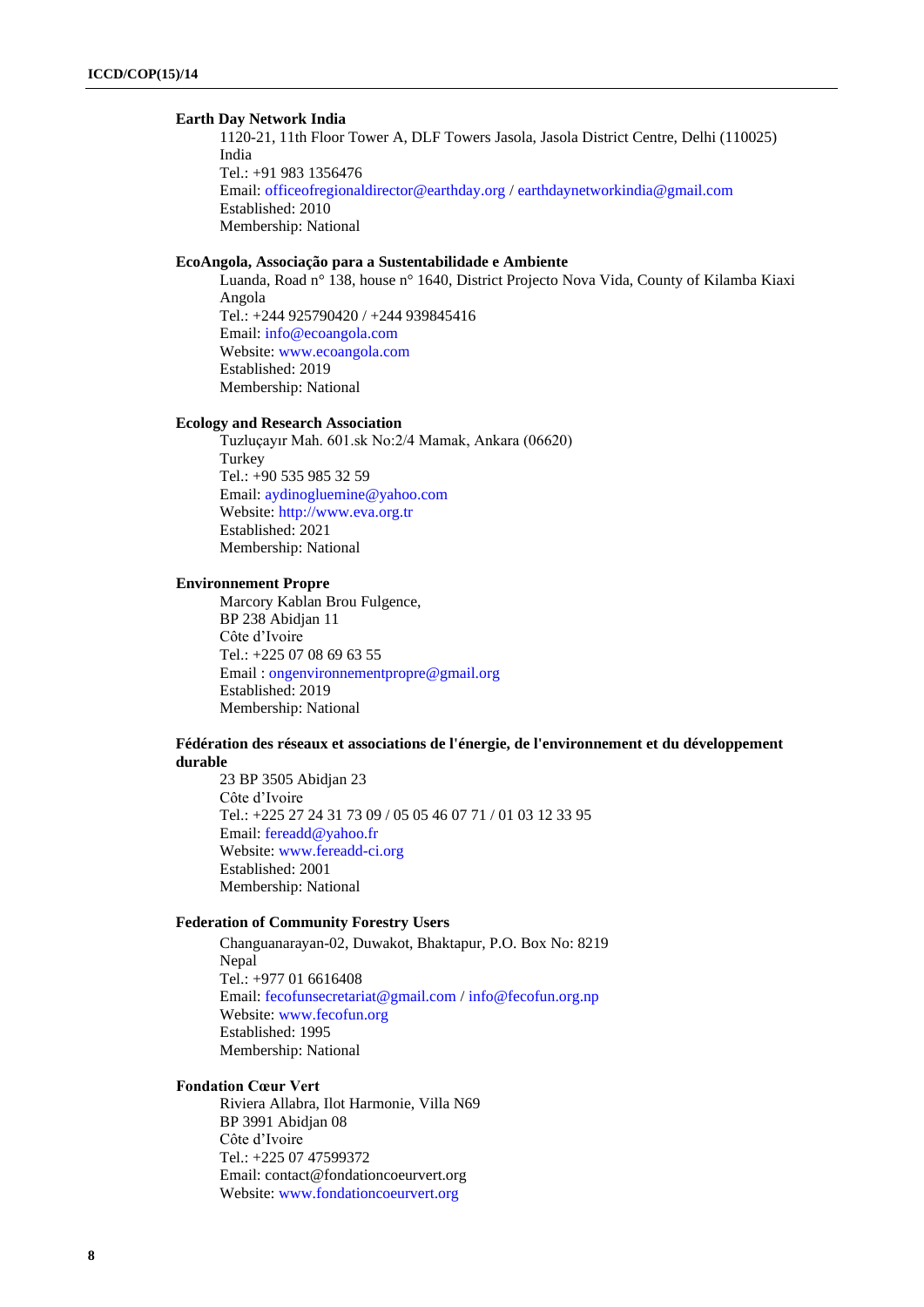Established: 2017 Membership: National

#### **Fondation Common Jay**

Bingerville Cite Heveas, Abidjan 04 (04 BP 462) Côte d'Ivoire Tel.: +225 0102530505 / 00225 0575107979 Email: [Commonjay.ci@gmail.com](mailto:Commonjay.ci@gmail.com) Established: 2021 Membership: National

#### **Globe International**

235/2 Av. des Volontaires, Brussels (B-1150) Belgium Tel.: +44 74174 666 36 Email: [secretariat@globelegislators.org](mailto:secretariat@globelegislators.org) Website:<https://globelegislators.org/> Established: 1991 Membership: International

## **Human Dignity and Environmental Care Foundation**

P.O. Box 80726 Dar Es Salaam 141511 Tanzania Tel.: +255 786625969 Email: [Humandignityandenvironment@gmail.com](mailto:Humandignityandenvironment@gmail.com) Established: 2014 Membership: National

#### **Inades-Formation**

28 BP 1085 Abidjan 28 Côte d'Ivoire Tel.: +225 27 22 50 40 72 / 01 40 42 21 14 Email: [Inadesformation.cotedivoire@inadesfo.net](mailto:Inadesformation.cotedivoire@inadesfo.net) Website: [www.inadesformation.net](http://www.inadesformation.net/) Established: 1978 Membership: International

#### **Initiatives pour le développement communautaire et la conservation de la Forêt**

Cocody-les-Deux-Plateaux, quartier Djibi, Ilot Nº280, 2ème étage de l'immeuble en face du Stade d'Angré, (27 BP 518 Abidjan 27) Côte d'Ivoire Tel.: +225 27 22 60 10 61 / +225 0505133796 / +225 07 49 10 21 93 Email: [contact@ongidef.org](mailto:contact@ongidef.org) Website: [www.onidef.org](http://www.onidef.org/) Established: 2014 Membership: National

### **International Alert Lebanon**

International Alert, Wadih Farha Bldg, 3rd Floor, Karakas, Beirut Lebanon Email: [rsimpson@international-alert.org](mailto:rsimpson@international-alert.org) Website:<https://www.international-alert.org/> Established: 1986 Membership: International

#### **Ivoire Vraie Fraternité**

BP 2643 Abidjan 08 Côte d'Ivoire Tel: +225 022 44 64 33 / 01 53 53 53 76 Email: ongivf.org@gmail.com Website: www.ivfong.org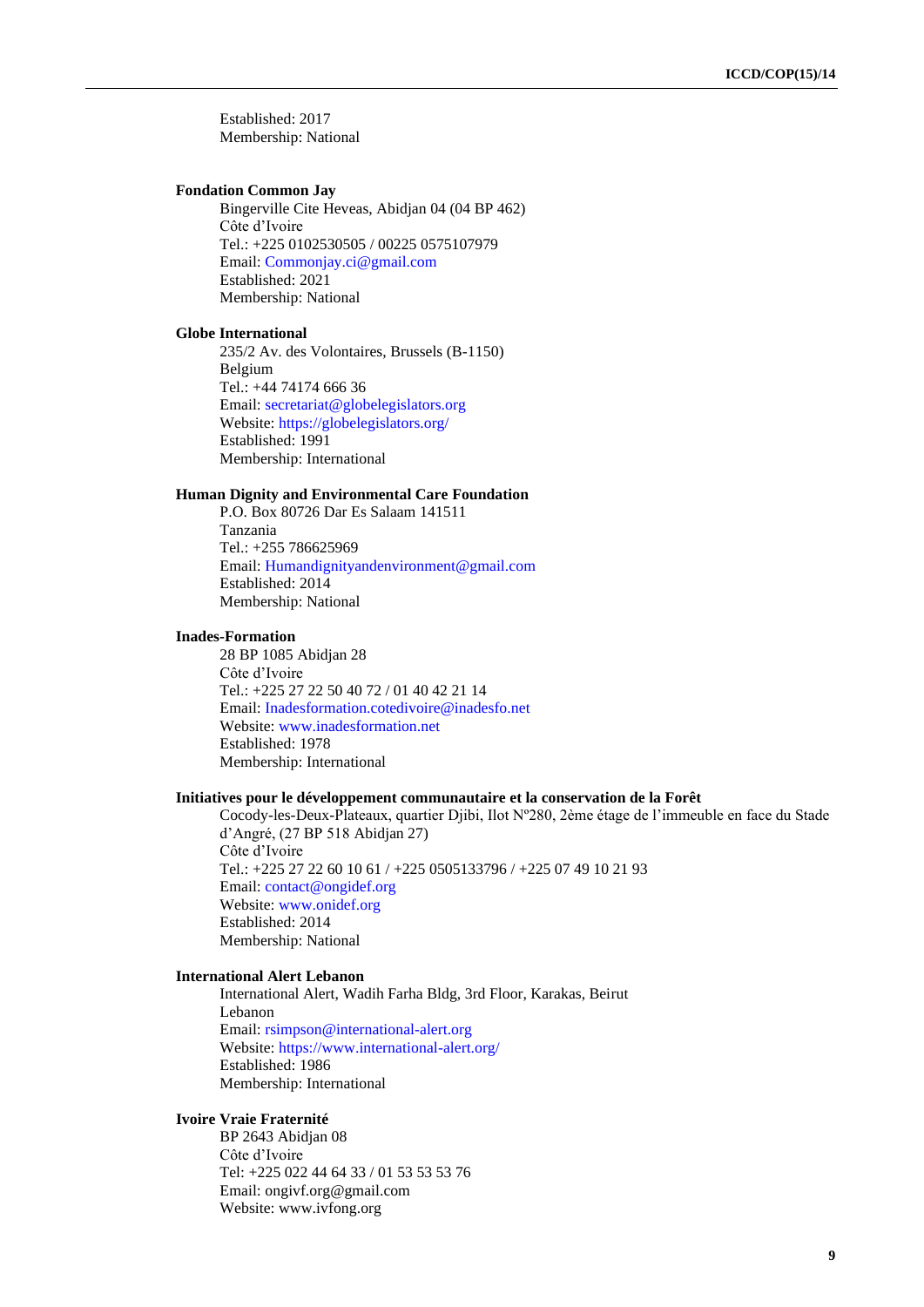Established: 2016 Membership: National

#### **Jeunes Volontaires pour l'Environnement Côte d'Ivoire**

Bingerville Carrefour Adama, cité Marina, Abidjan (225) Côte d'Ivoire Tel.: +225 25 20 01 20 92 / 25 20 01 17 57 Email: [Jve.ivoire@yahoo.fr](mailto:Jve.ivoire@yahoo.fr) Website: [www.jvecotedivoire.org](http://www.jvecotedivoire.org/) Established: 2008 Membership: National

### **Jeunes Volontaires pour l'Environnement (JVE) Cameroun**

Bp 33 Yaoundé Cameroun Cameroon Tel.: +237 675 718 135 Email: [jvecmr@gmail.com](mailto:jvecmr@gmail.com) Website: [www.jvecameroun.org](http://www.jvecameroun.org/) Established: 2007 Membership: National

#### **Jeunes Volontaires pour l'Environnement Mali**

Rue 822 Baco-Djikoroni BÄT LOT N°25811 en face de la pharmacie Togola Mali Tel.: +223 73 18 15 69 Email: [jvebkomali@gmail.com](mailto:jvebkomali@gmail.com) Established: 2012 Membership: National

## **Jeunes Volontaires pour l'Environnement Sénégal**

89 Guentaba1, Fadia, Dakar (221) Senegal Tel.: +221 77 735 81 76 / +33 855 13 93 Email: [jvesenegal@gmail.com](mailto:jvesenegal@gmail.com) Established: 2010 Membership: National

### **Jeunes Voluntaires pour l'Environnement Niger**

Poudriere, Niamey (11944) Niger Tel.: 00 22796261994 Email: [jveniger@gmail.com](mailto:jveniger@gmail.com) Established: 2009 Membership: National

#### **La forêt habitée**

Abidjan Cocody Abatta Côte d'Ivoire Tel.: +225 07 08 34 16 50 Email: [laforethabitee@gmail.com](mailto:laforethabitee@gmail.com) / [megbadruidzozo@gmail.com](mailto:megbadruidzozo@gmail.com) Established: 1960 Membership: National

#### **Land Portal Foundation**

Keppelerdijk 87, 7534 PA Enschede Netherlands Email: [hello@landportal.info](mailto:hello@landportal.info) Website: [www.landportal.org](http://www.landportal.org/) Established: 2014 Membership: International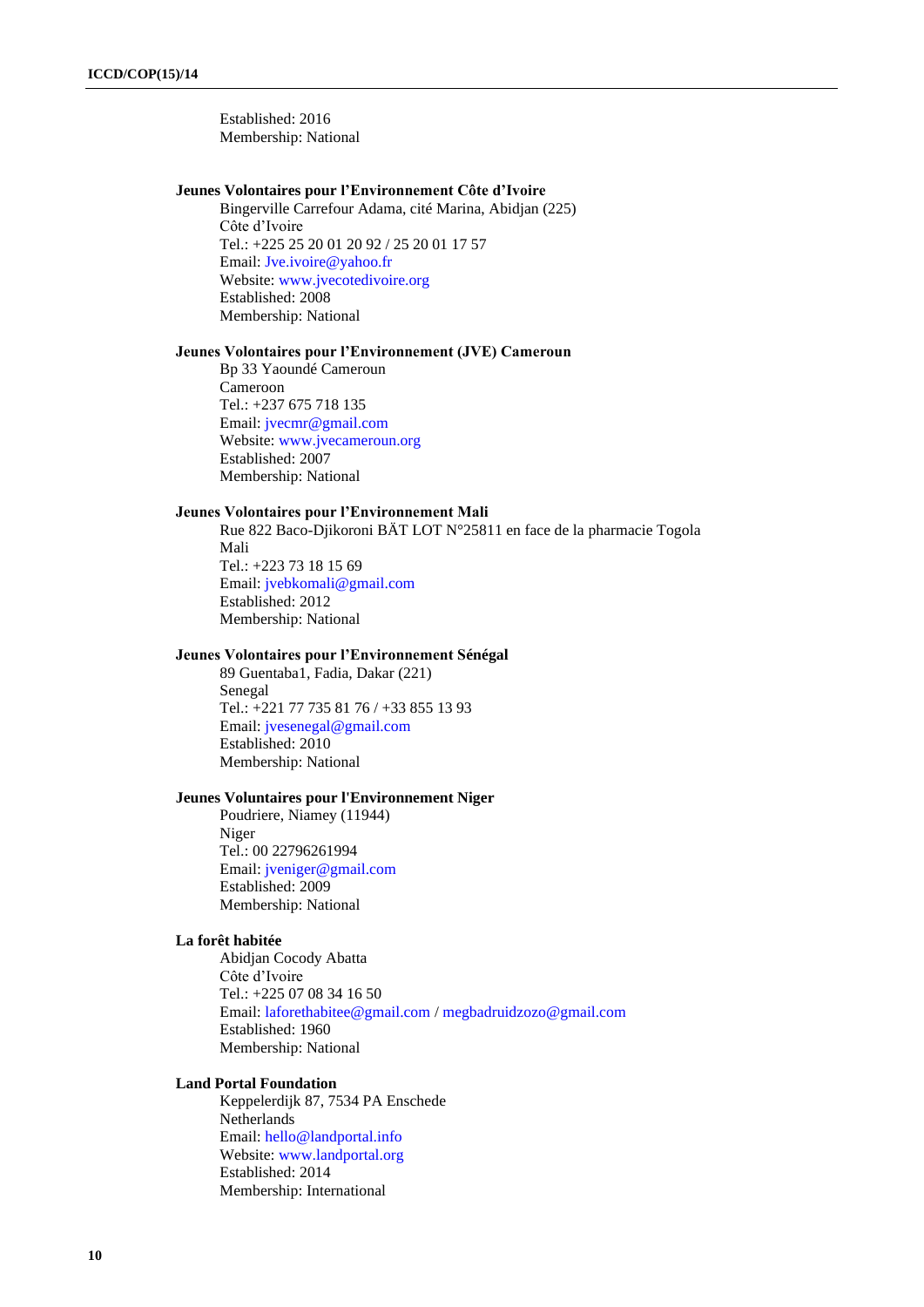## **Lead International**

Plot no 17 lgovu, P.O. Box 340 Mpwapwa Tanzania Tel.: +255 26 2322786 Email: [info@leadfoundation.org](mailto:info@leadfoundation.org) Website:<https://www.leadfoundation.org/> Established: 2011 Membership: International

### **Maaltaaba Peasant Women Farmers' Cooperative**

C/o Tongo Catholic Church. P. O. Box 41, Tongo Ghana Tel.: +233 (0) 206426356 Email: [maalpwfc@gmail.com](mailto:maalpwfc@gmail.com) Established: 2015 Membership: National

#### **Mains Unies d'Afrique**

08BP1268 Abidjan 08 Côte d'Ivoire Tel.: 07 47963850 Email: [mainsuniesdafrique@gmail.com](mailto:mainsuniesdafrique@gmail.com) Established: 2018 Membership: Regional

#### **Mouvement Africain pour les Droits Environnementaux dans la région de l'Est**

Fada N'Gourma / Province du Gourma Burkina Faso Tel.: +226 70167524 Email: [madee\\_bfest17@yahoo.com](mailto:madee_bfest17@yahoo.com) Established: 2018 Membership: National

#### **NITIDAE**

29, rue Imbert Colomes, Lyon (69001) France Email: [contact@nitidae.org](mailto:contact@nitidae.org) Website: [www.nitidae.org](http://www.nitidae.org/) Established: 2012 Membership: International

#### **Organisation des Jeunes Engagés pour le Développement Durable**

56 rue AGP, dans la von du Collège Protestant Agbalepedo, Lomé Togo Tel.: +228 92770217 Email: [contact.ojedd@gmail.com](mailto:contact.ojedd@gmail.com) Website: [www.ojeddinternational.org](http://www.ojeddinternational.org/) Established: 2020 Membership: National

## **Peace and Hope for Youth Development**

Nyerere Road "B" Mabatini ward Nyamagana District, P.O. Box 11190 Mwanza Tanzania Tel.: +255 755203644 Email: [phytza@yahoo.com](mailto:phytza@yahoo.com) Established: 2007 Membership: National

#### **Réseau de la Jeunesse Nigérienne sur les Changements Climatiques**

Rond Point des Armées 6ème Apt 29 3eme Arr, Niamey BP : 11 711 Niger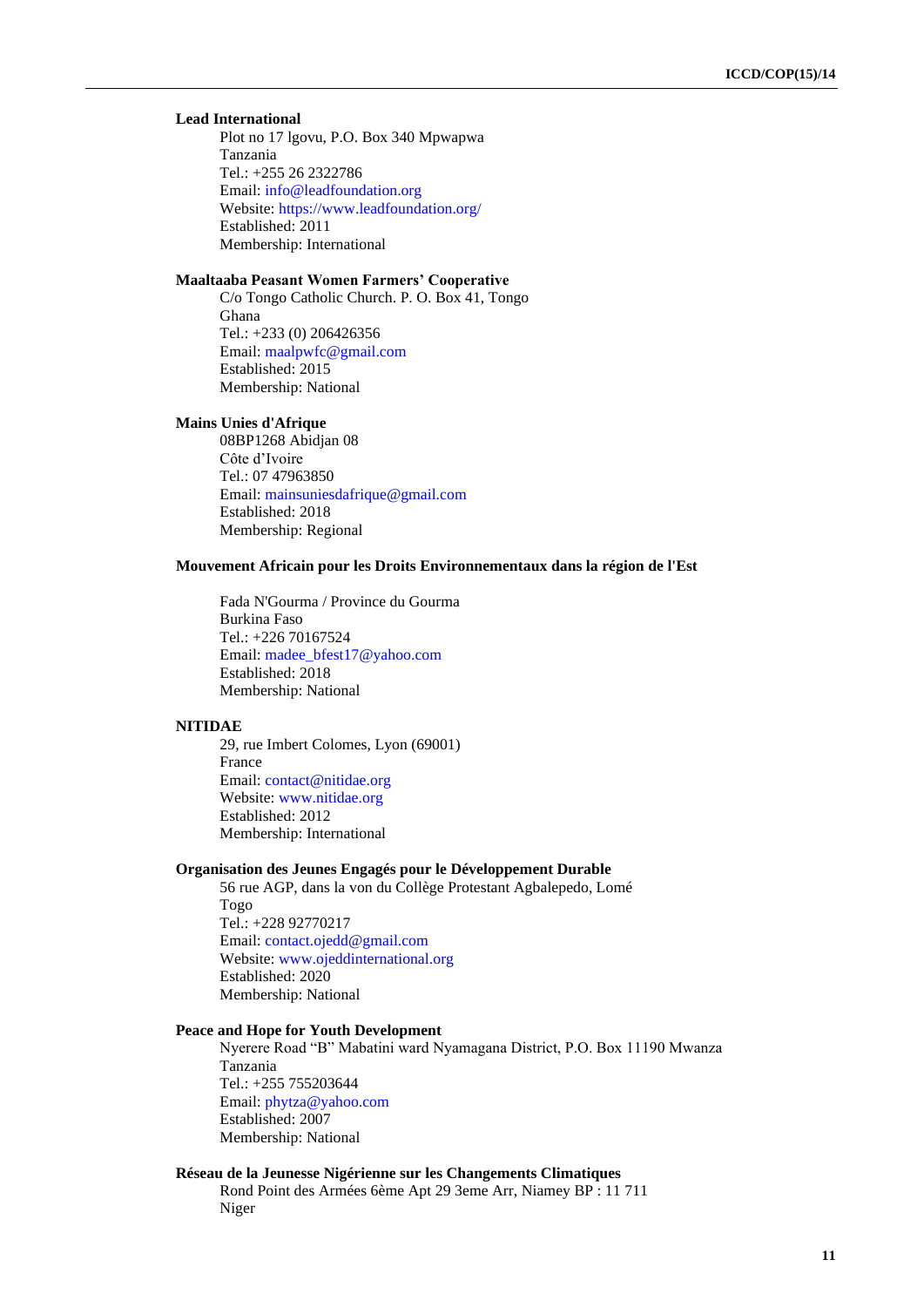Tel.: +22790465156 Email: [yiccniger@gmail.com](mailto:yiccniger@gmail.com) Established: 2010 Membership: National

#### **Resource Conflict Institute (Reconcile)**

Resource Conflict Institute (RECONCILE), 7150-20100, Nakuru Kenya Tel.: +254 727528947 Email: [angela@reconcile-ea.org](mailto:angela@reconcile-ea.org) Website:<https://reconcile-ea.org/> Established: 1999 Membership: National

#### **Save Animals and Environment**

P.O BOX 1942 Douala-Cameroon Cameroon Tel.: +237 651 15 72 26 Email: [saeaofcameroon@gmail.com](mailto:saeaofcameroon@gmail.com) Established: 2012 Membership: National

#### **School of Social Sciences of Tsinghua University**

School of Social Sciences of Tsinghua University, 100084, Beijing China Tel.: +8610 62780582 Email: [skxy@tsinghua.edu.cn](mailto:skxy@tsinghua.edu.cn) Website: [http://www.sss.tsinghua.edu.cn](http://www.sss.tsinghua.edu.cn/) Established: 2012 Membership: National

### **SOS Forest**

Centre National de Floristique, Campus universitaire de Cocody, Abidjan 22 (22 BP 918) Côte d'Ivoire Tel.: +225 27 22243533 Email: [info@sosforets.ci](mailto:info@sosforets.ci) Website: [www.sosforets.ci](http://www.sosforets.ci/) Established: 1996 Membership: National

## **Synergie des organisations de la société civile pour l'environnement, le changement climatique et la désertification**

224, rue Kitega Quartier du 30 juin, Commune de LINGWALA, KINSHASA Democratic Republic of the Congo Email: [soecddg@gmail.com](mailto:soecddg@gmail.com) Website:<http://rdc-synergie-osc.blog4ever.com/> Established: 2020 Membership: National

#### **The Borders Institute**

PO Box 13385-00100, Bairobi Kenya Tel.: +254 722 584719 Email: [caroking@yahoo.com](mailto:caroking@yahoo.com) / [carok@thebordersinstitute.org](mailto:carok@thebordersinstitute.org) Website:<https://thebordersinstitute.org/> Established: 2012 Membership: National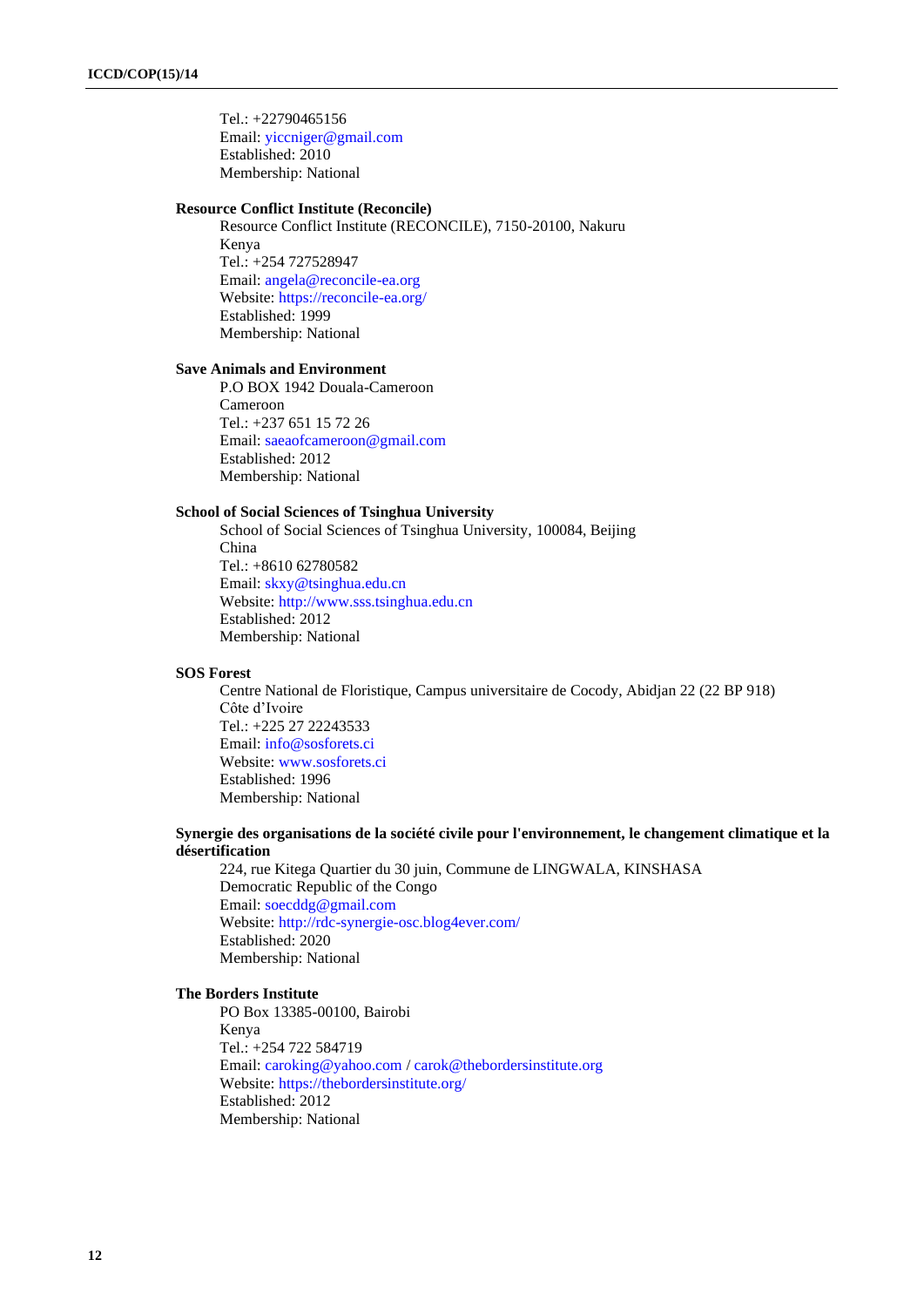#### **The Lamb**

Street: D. no 22-1337, Vengalrao Colony, Kongareddypalle, Chittoor (P&M) Chittoot District Andhra Pradesh (517001) India Tel.: +91 98 853 28535 Email: [Thelambfoundation@gmail.com](mailto:Thelambfoundation@gmail.com) Website: [www.thelambindia.org](http://www.thelambindia.org/) Established: 2007 Membership: National

#### **University of Bern**

Miftelsfasse 43, 3012 Bern Switzerland Tel.: +41 31 631 88 22 Email: [Wocat.cde@unibe.ch](mailto:Wocat.cde@unibe.ch) Website: [www.wocat.net](http://www.wocat.net/) Established: 2009 Membership: National

### **University of Bonn**

Regina-Pacis-Weg 3, Bonn Germany Tel.: +49 228 730 0 Email: [presse.info@uni-bonn.de](mailto:presse.info@uni-bonn.de) Website:<https://www.uni-bonn.de/en> Established: 1818 Membership: National

### **Sauvons l'Environnement**

04 BP 2637 Abidjan Côte d'Ivoire Tel: +225 07 07 44 41 95 Email: [f.adjoumani@sauvonslenvironnement.org](mailto:f.adjoumani@sauvonslenvironnement.org) Established: 2010 Membership: International

### **World Economic Forum**

91-93 route de la Capite, CH-1223 Cologny/Geneva Switzerland Tel.: +41 (0) 22 869 1212 Email: [contact@weforum.org](mailto:contact@weforum.org) Website:<https://www.weforum.org/> Established: 1971 Membership: International

#### **Youth4Nature**

103 – 2280 Vine Street, Vancouver, BC (V6K 3K4) Canada Tel.: +44 7459 4398 08 Email: [oluwaseun@youth4nature.org](mailto:oluwaseun@youth4nature.org) Website: [https://www.youth4nature.org](https://www.youth4nature.org/) Established: 2019 Membership: National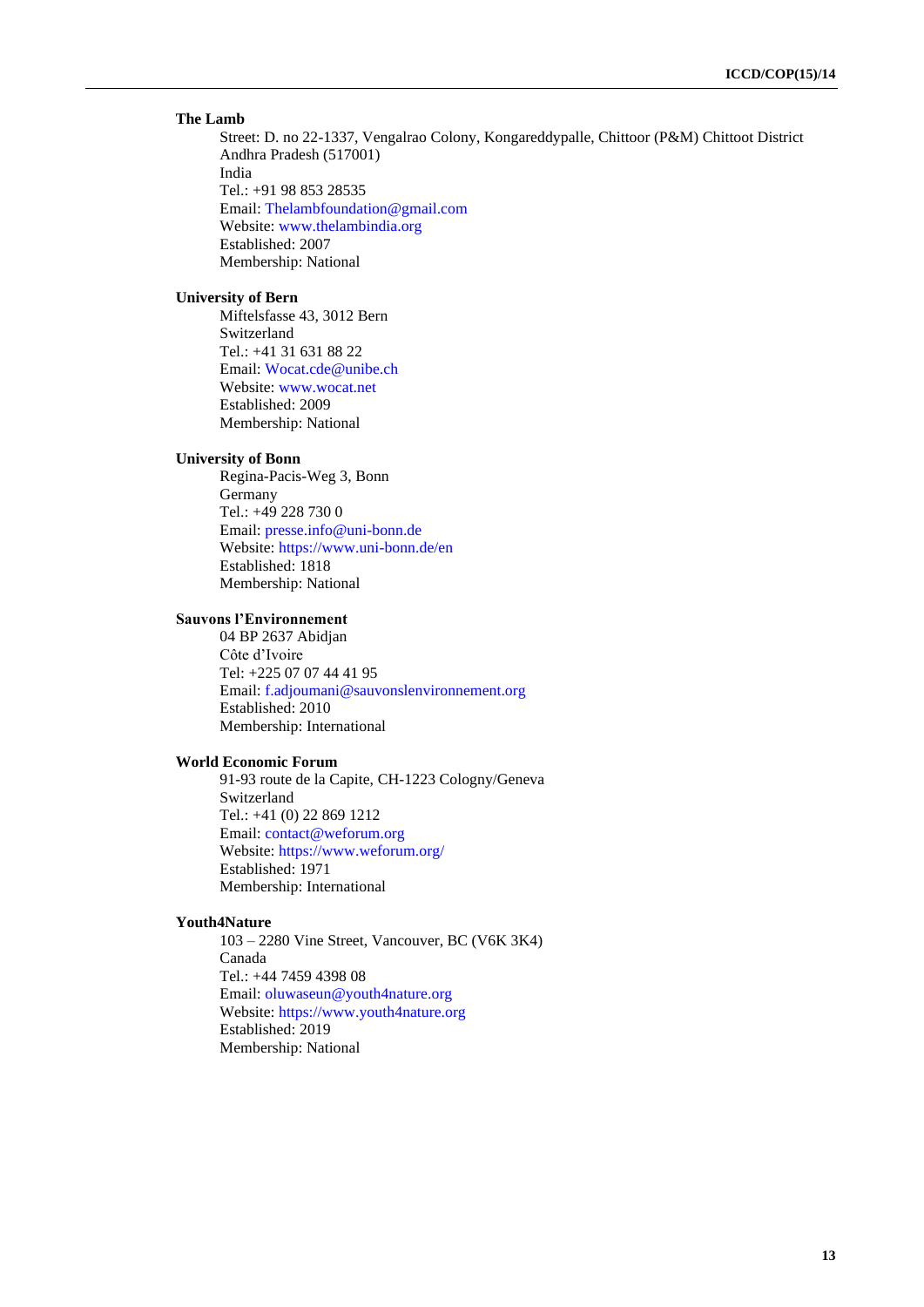## **Annex III**

## **Business and industry entities proposed for accreditation to the Conference of the Parties at its fifteenth session**

## **Business Fights Poverty Ltd**

585a Fulham Rd, London, SW6 5UA United Kingdom of Great Britain and Northern Ireland Tel.: +44 7737338696 Email: [yvette@businessfightspoverty.org](mailto:yvette@businessfightspoverty.org) Website: [www.businessfightspoverty.org](http://www.businessfightspoverty.org/)

### **Desert Control AS**

Grenseveien 21, FOMO Works 4313 Sandnes Norway Tel: +47 95 77 77 77 Email: [oks@desertcontrol.com](mailto:oks@desertcontrol.com) Website: [www.desertcontrol.com](http://www.desertcontrol.com/)

#### **Earthbanc AB**

Eriksbergsgatan 6, 6 tr Stockholm 114 30 Sweden Tel: +46739613686 Email: [rishabh@earthbanc.io](mailto:rishabh@earthbanc.io) Website: [www.earthbanc.io](http://www.earthbanc.io/)

## **Global Shea Alliance**

House No. C835/3 Mango Tree Avenue, Asylum Down Accra, Ghana Tel: +233 540121067 Email: [info@globashea.com](mailto:info@globashea.com) Website: [www.globalshea.com](http://www.globalshea.com/)

## **Globhe Drones AB**

Askikegatan 11 11557 Stockholm Sweden Tel: +46738201923 Email: [arnaud@globhe.com](mailto:arnaud@globhe.com) Website: [www.globhe.com](http://www.globhe.com/)

## **Sustainable Planet**

7 Bell Yard London, WC2A 2JR United Kingdom of Great Britain and Northern Ireland Tel.: +41 7955 57000 Email: [sven@sustainablepla.net](mailto:sven@sustainablepla.net) Website: [www.sustainablepla.net](http://www.sustainablepla.net/)

#### **Therme One Health GmbH**

Erkelenzdamm 5 Berlin 10999 Germany Tel.: +49 3037 461 284 Email: [maria.rivera.espinosa@therme.one](mailto:maria.rivera.espinosa@therme.one) Website:<https://ohrc.one/>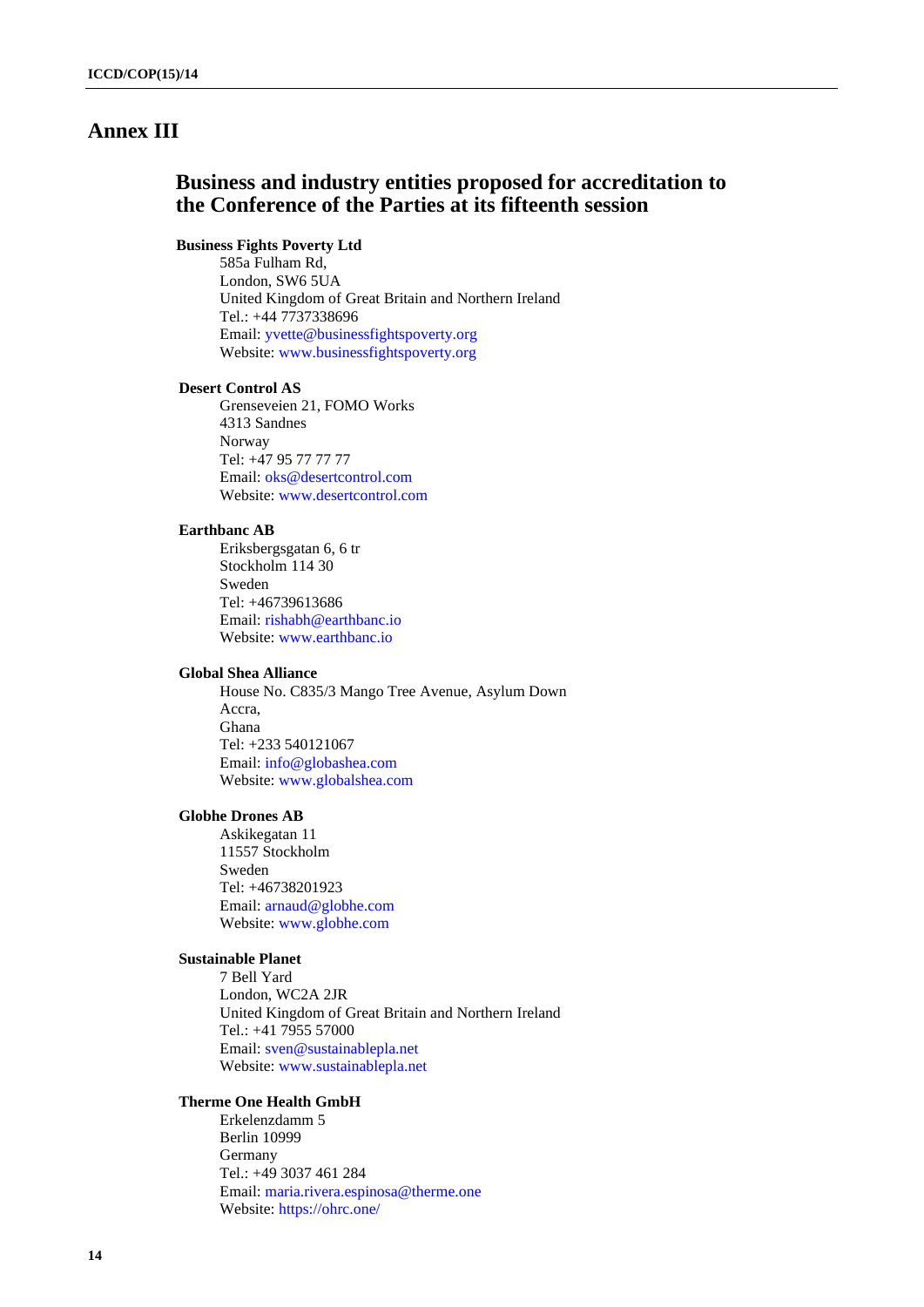## **TMG Research GmbH**

EUREF-Campus 6-9 10829 Berlin Germany Tel.: +49 (0) 30 92 10 74 07 – 00 Fax: +49 (0) 30 92 10 74 07 – 99 Email: [info@tmg-thinktank.com](mailto:info@tmg-thinktank.com) Website: [https://tmg-thinktank.com](https://tmg-thinktank.com/)

## **Phyla Earth**

First Floor, Albany Boat House, Lower Ham Road, Kingston Upon Thames, KT2 5BB, United Kingdom of Great Britain and Northern Ireland Tel.: +44 20 899998 Email: [rabih@phyla.earth](mailto:rabih@phyla.earth) Website: [www.phyla.earth](http://www.phyla.earth/)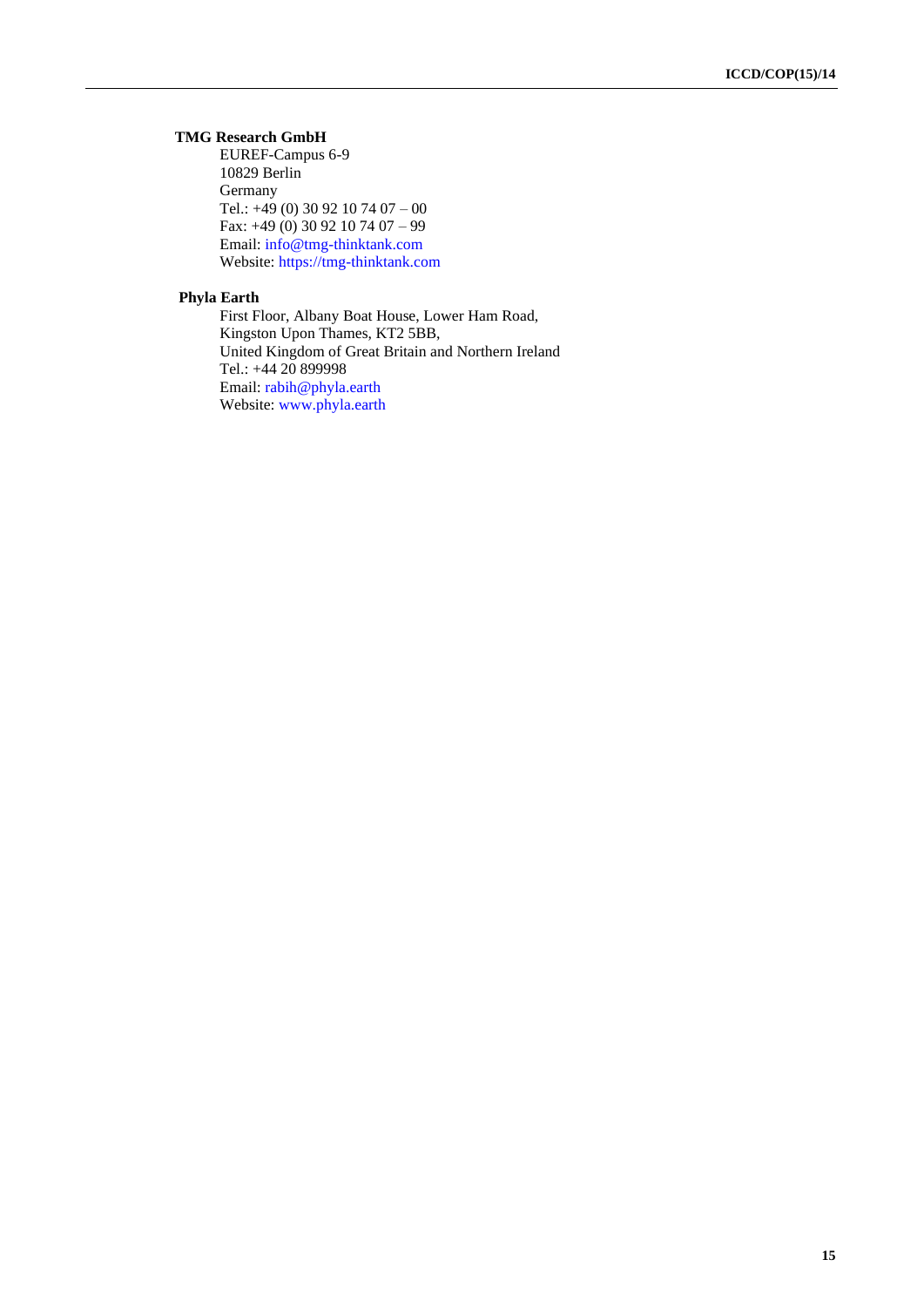## **Annex IV**

## **Updated list of national, international, governmental and intergovernmental organizations accredited to the Conference of the Parties**

- 1. African, Caribbean and Pacific Group of States (ACP)
- 2. African Development Bank (AfDB)
- 3. African Organization of Cartography and Remote Sensing
- 4. Agency for Cultural and Technical Cooperation (ACTC)
- 5. Autoridad Binacional Autónoma del Sistema Hídrico del Lago Titicaca
- 6. Arab Center for the Studies of Arid Zones and Dry Lands (ACSAD)
- 7. Arab Maghreb Union (AMU)
- 8. Arab Organization for Agricultural Development (AOAD)
- 9. Asian-African Legal Consultative Organization (AALCO)
- 10. Asian Forest Cooperation Organization (AFoCO)
- 11. CAB International
- 12. Centre for Environment and Development for the Arab Region and Europe (CEDARE)
- 13. Comisión Centroamericana de Ambiente y Desarrollo (CCAD
- 14. Commission of Central African Forests (COMIFAC)
- 15. Common Fund for Commodities (CFC)
- 16. Commonwealth Secretariat
- 17. Community of Sahel-Saharan States (CENSAD)
- 18. Comunidade dos Países de Língua Portuguesa (CPLP)
- 19. Consultative Group on International Agricultural Research/International Crops Research Institute for the Semi-Arid Tropics (CGIAR/ICRISAT)
- 20. Council of Europe
- 21. Economic and Monetary Union of West Africa (UEMOA)
- 22. Economic Community of Central African States (ECCAS)
- 23. Economic Community of West African States (ECOWAS)
- 24. Economic Cooperation Organization (ECO)
- 25. European Space Agency (ESA)
- 26. Fondation Déserts du Monde (FDM)
- 27. Global Green Growth Institute (GGGI)
- 28. Global Water Partnership (GWP)
- 29. Inter-American Institute for Cooperation on Agriculture (IICA)
- 30. Inter-American Institute for Global Change Research (IAI)
- 31. Intergovernmental Authority on Development (IGAD)
- 32. International Center for Agricultural Research in the Dry Areas (ICARDA)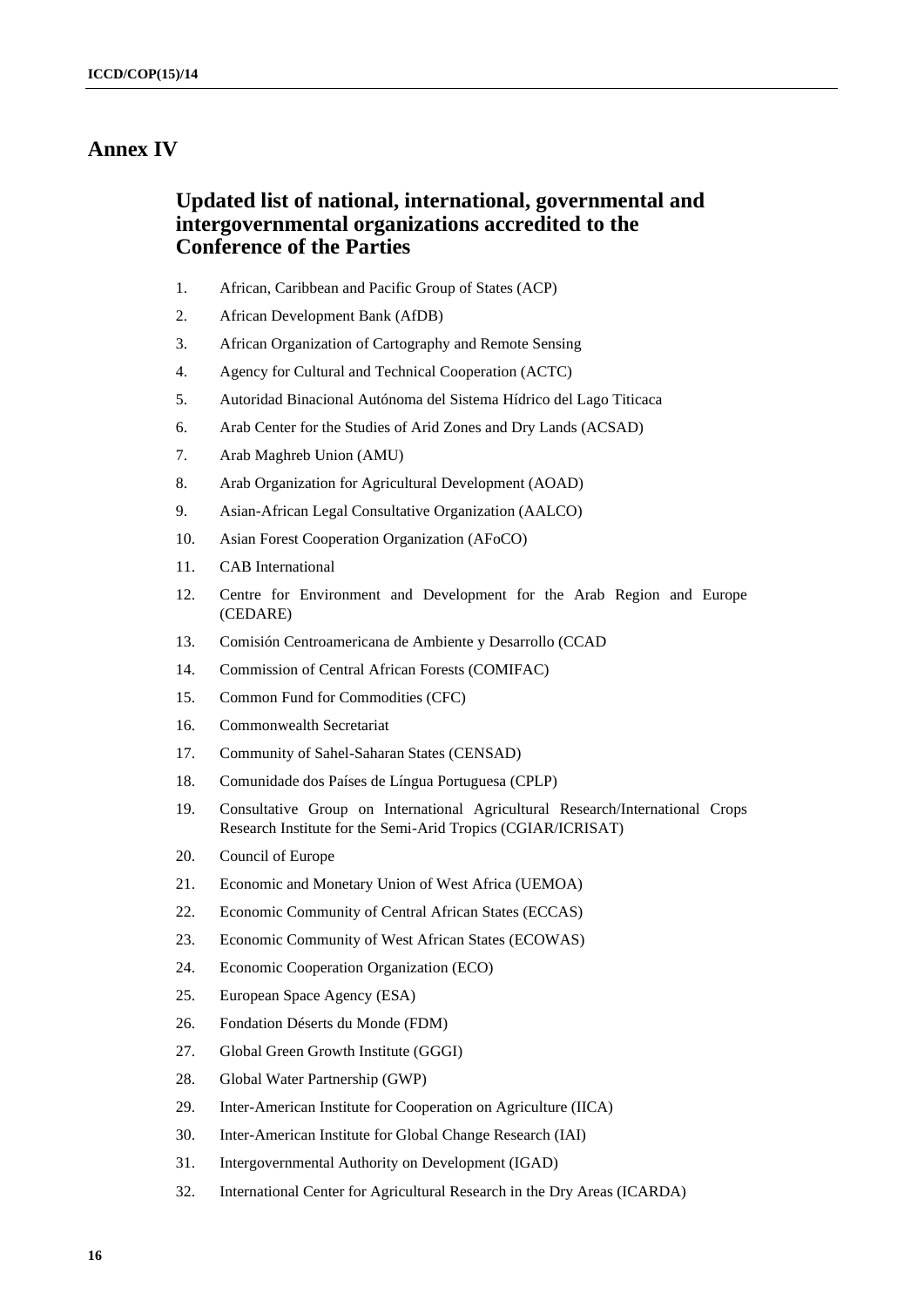- 33. International Center for Tropical Agriculture (CIAT)
- 34. International Federation of Red Cross and Red Crescent Societies
- 35. International Network for Bamboo and Rattan (INBAR)
- 36. International Organization for Migration (IOM)
- 37. International Tropical Timber Organization (ITTO)
- 38. International Plant Genetic Resources Institute (IPGRI)
- 39. International Renewable Energy Agency (IRENA)
- 40. International Union for Conservation of Nature (IUCN)
- 41. League of Arab States
- 42. Organisation of African Unity (OAU)
- 43. Organisation for Economic Co-operation and Development (OECD)
- 44. Organization of Islamic Cooperation (OIC)
- 45. Pacific Community
- 46. Pan-African Agency of the Great Green Wall (PAGGW)
- 47. Partnership Initiative for Sustainable Land Management (PISLM)
- 48. Permanent Court of Arbitration (PCA)
- 49. Permanent Inter-State Committee for Drought Control in the Sahel (CILSS)
- 50. Regional Environmental Center for Central and Eastern Europe (REC)
- 51. Sahara and Sahel Observatory (OSS)
- 52. Secretariat of the Convention on Wetlands (Ramsar Convention)
- 53. South Asia Co-Operative Environment Programme (SACEP)
- 54. South Pacific Regional Environment Programme (SPREP)
- 55. Southern African Regional Commission for the Conservation and Utilization of the Soil (SARCCUS)
- 56. Southern African Development Community (SADC)
- 57. Sovereign Military Order of Malta
- 58. Union douanière et économique de l'Afrique centrale communauté économique et monétaire de l'Afrique centrale (UDEAC-CEMAC)
- 59. Union for the Mediterranean (UfM)
- 60. Water Center for Arid and Semi-Arid Zones in Latin America and the Caribbean (CAZALAC)
- 61. World Agroforestry Centre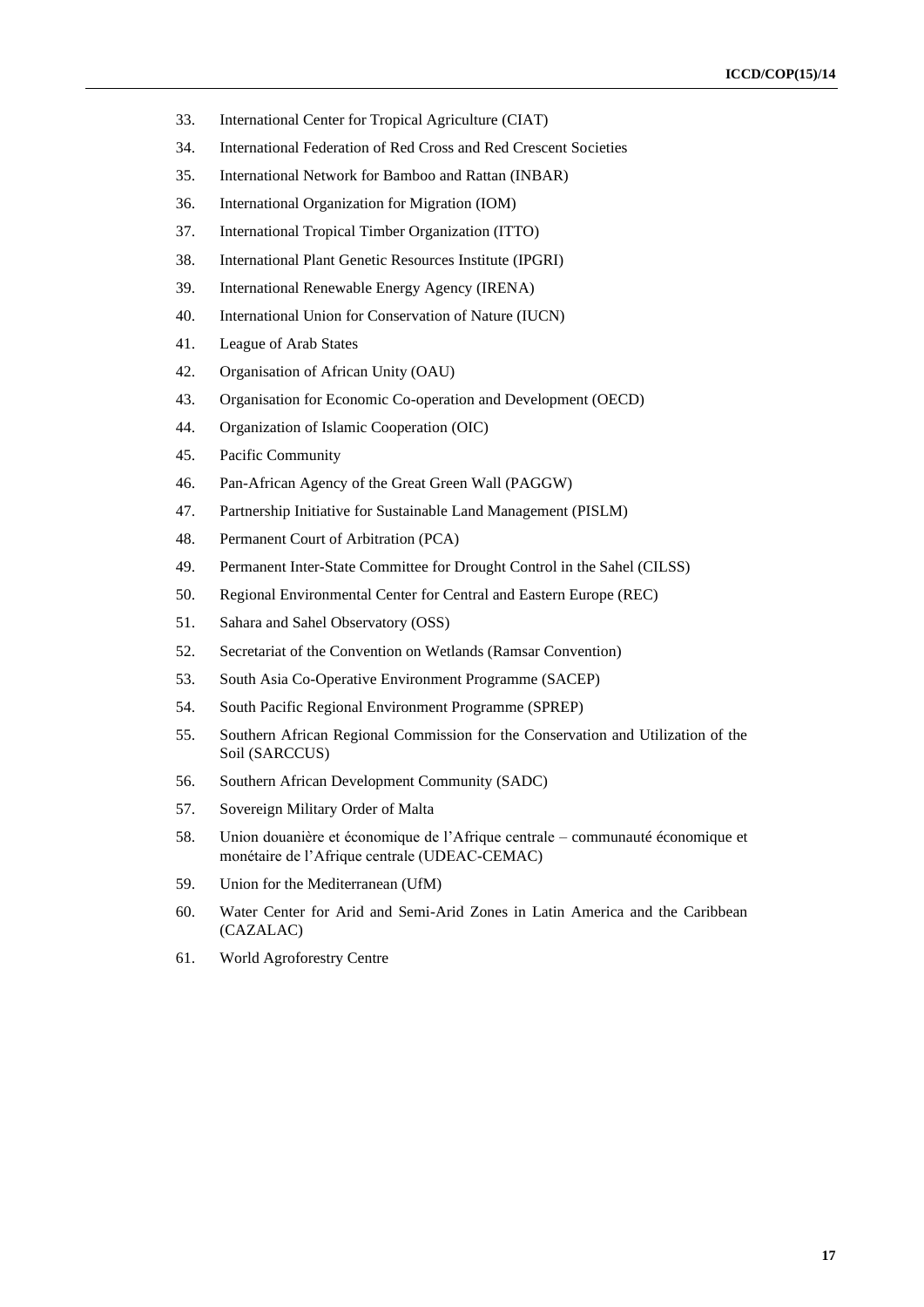## **Annex V**

## **Updated list of civil society organizations accredited to the Conference of the Parties**

- 1. A Rocha Ghana, Ghana
- 2. Academy of Disaster Reduction and Emergency Management (ADREM), Beijing Normal University, China
- 3. Academy of Forestry Inventory and Planning, China
- 4. Action d'Aide Sanitaire et de Développement au plus Démunis (AASD), Democratic Republic of the Congo
- 5. Action for Sahel Development (ADESA), Niger
- 6. Action for the Integral Development of Deprived Communities, Ghana
- 7. Action Hope Malawi, Malawi
- 8. Action Humaine pour le Développement Intégré au Sénégal (AHDIS), Senegal
- 9. Action Jeunesse Pour le Développement (AJED), Congo
- 10. Action le Vert, Democratic Republic of the Congo
- 11. Action pour le Respect et la Protection de Environnement, Cameroon
- 12. Action pour une Gestion Rationnelle de l'Environnement en Mauritanie, Mauritania
- 13. Actions pour le Développement Social, Côte d'Ivoire
- 14. Advocacy, Research, Training and Services (ARTS) Foundation, Pakistan
- 15. Aegean Forest Foundation, Turkey
- 16. Afforest For Future, Austria
- 17. Africa Solidarietà Onlus, Italy
- 18. Africa Youth Foundation, Ghana
- 19. African Centre for Human Advancement Social and Community Development, Nigeria
- 20. African Forest Forum (AFF), Kenya
- 21. African Network of Young Leaders for Peace and Sustainable Development, Cameroon
- 22. African Trade Center, Nigeria
- 23. African Women's Network for Community Management of Forests (REFACOF), Cameroon
- 24. African Youth Initiative on Climate Change Zimbabwe (AYICCZim), Zimbabwe
- 25. African Youth Movement (AYM), Nigeria
- 26. Afrique Esperance, Benin
- 27. Agency for Cooperation Technical and Development (ACTED), Jordan
- 28. Agricultural Cooperative Development International / Volunteers in Overseas Cooperative Assista nce, USA
- 29. Agrisud International, France
- 30. Agroforestry Research Trust, United Kingdom of Great Britain and Northern Ireland
- 31. Agropolis International, France
- 32. Ajemalebu Self Help, Cameroon
- 33. Al-Aghsan Foundation for Agriculture & Environment Development, Iraq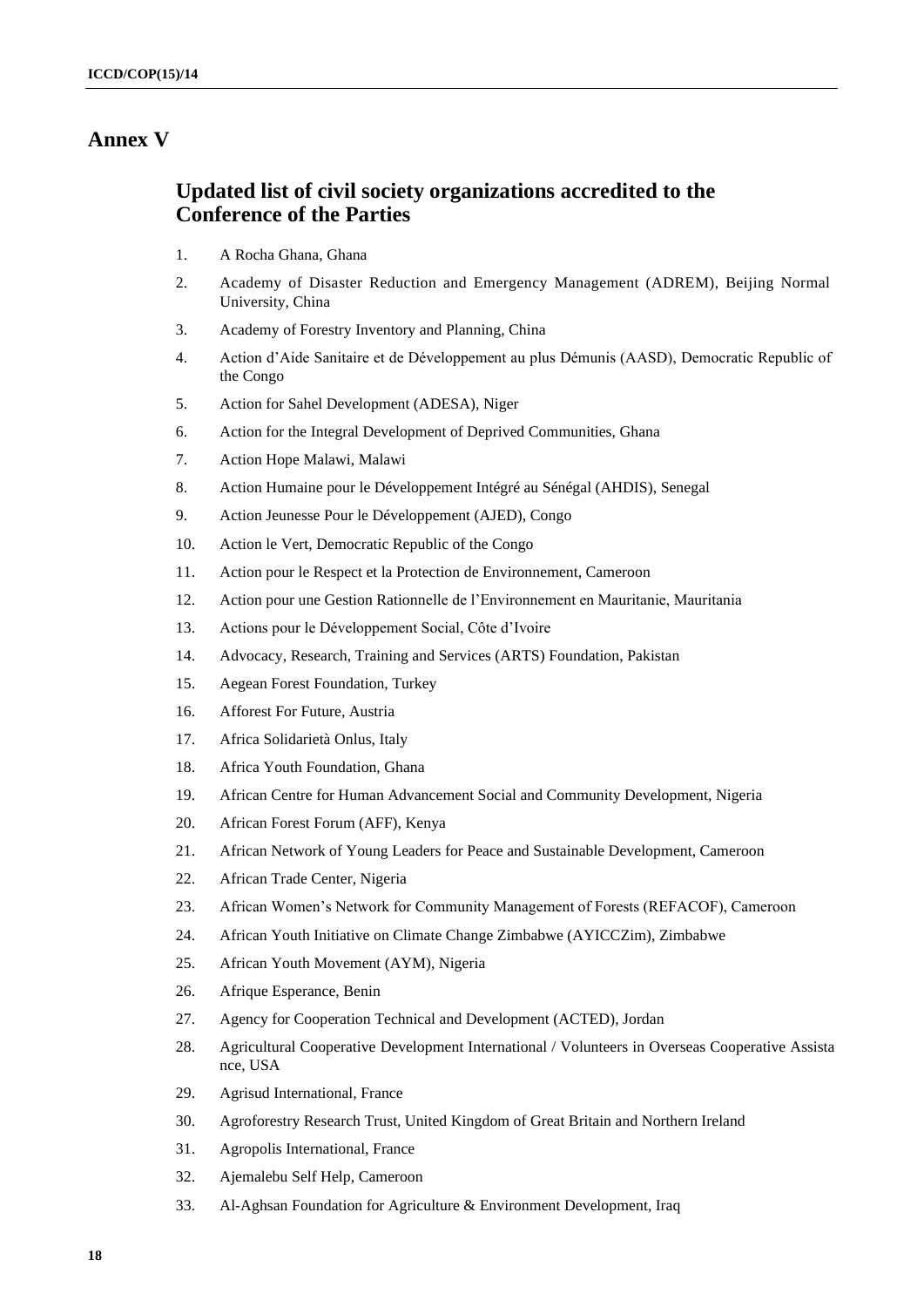- 34. Alashan Desert Control Ecological Cooperation Center, China
- 35. Alinea International, Canada
- 36. All Pakistan Federation of United Trade Unions (APFUTU), Pakistan
- 37. Alliance Niger Nature, Niger
- 38. Al-Mortaqa Foundation for Development, Iraq
- 39. Alternative des Jeunes pour la préservation et la conservation des Ecosystèmes, de la Biodiversité et del' Environnement pour le Développement Durable, Congo
- 40. Amalgamated Transport and General Workers' Union (ATGWU), Uganda
- 41. Amasachina Self Help Association, Ghana
- 42. Ambassadeurs de l'Environnement, Senegal
- 43. Amicale Santé pour tous, Democratic Republic of the Congo
- 44. Amis de l'écologie (ADE), Democratic Republic of the Congo
- 45. Amity Institute of Environmental Sciences and Amity Institute of Environmental Toxicology, Safe ty and Management (AIES & AIETSM), India
- 46. Anatolian Nature and Culture Conservation Cooperative (AnaDOKU), Turkey
- 47. Angels in the Field, India
- 48. Appui solidaire pour le renforcement de l'aide au développement, Mali
- 49. Arid Land Research Center (ALRC), Tottori University, Japan
- 50. Aro Juvenil, Mozambique
- 51. Asociación Chuyma De Apoyo Rural, Peru
- 52. Asociación Cubana de las Naciones Unidas, Cuba
- 53. Asociación Cubana de Producción Animal, Cuba
- 54. Asociación Ecológica del Oriente, Bolivia (Plurinational State of)
- 55. Asociación la Cultura del Oasis, Spain
- 56. Asociación Mexicana de Profesionales Forestales AC, Mexico
- 57. Asociación Nacional de Agricultores Pequeños de Cuba, Cuba
- 58. Asociación para la Investigación y el Desarrollo Integral, Peru
- 59. Asociación Pro Naciones Unidas de Argentina, Argentina
- 60. Associação de defesa ambiental e controle da desertificacao de Gilbues, Brazil
- 61. Associação Programa Um Milhao de Cisternas para o Semiárido (AP1MC, Brazil
- 62. Association Actions sociales pour la Promotion Agricole et Défense des Droits des Animaux, Democratic Republic of Congo
- 63. Association Africa Écologie, Burkina Faso
- 64. Association Carre Geo & Environnement, Cameroon
- 65. Association Center for Energy, Environment and Resources, Bosnia and Herzegovina
- 66. Association de Citoyenneté et Développement Durable, Tunisia
- 67. Association Climate Chance, France
- 68. Association communale des jeunes de Bossofala contre la Désertification, Mali
- 69. Association Congolaise pour le Développement Agricole (ACDA), Congo
- 70. Association Culture Nature Edzengui (ACNE), Gabon
- 71. Association Danaya, France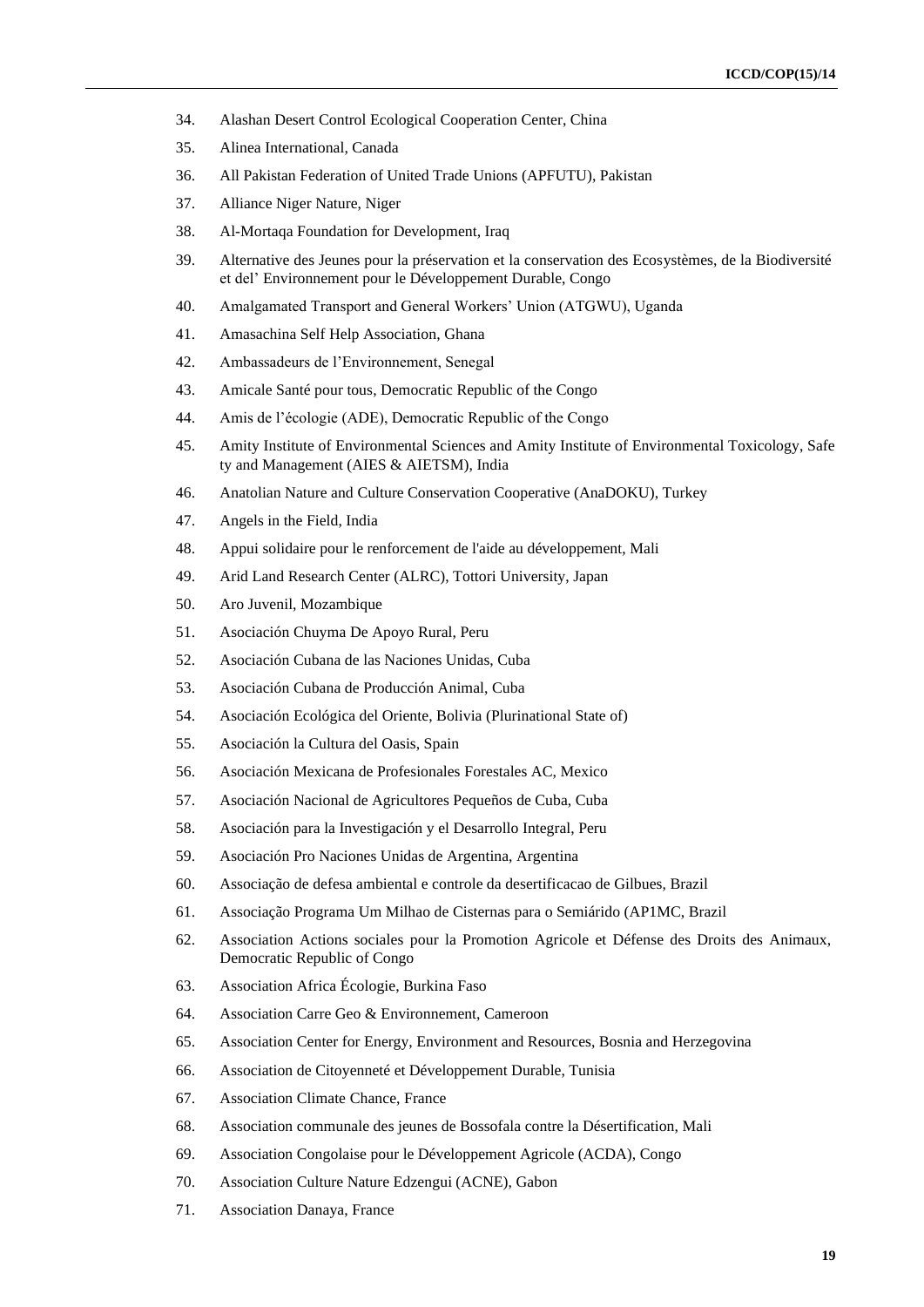- 72. Association de Formation et d'Appui au Développement, Mali
- 73. Association de l'Arbre, Mauritania
- 74. Association de Soutien aux Initiatives Communautaires, Mali
- 75. Association des Acteurs de Développement, Cameroon
- 76. Association des eleveurs Hamankhe, Senegal
- 77. Association des femmes éducatrices, Mauritania
- 78. Association des Femmes Peules Autochtones du Tchad (AFPAT), Chad
- 79. Association des Jeunes pour l'Environnement et l'Education Civique au Niger (AJEEC) Niger
- 80. Association des Jeunes pour le Développement Communautaire (AJDC), Democratic Republic of the Congo
- 81. Association des partenaires au développement (APAD), Guinea
- 82. Association des Pépiniéristes et Planteurs de Tône-Ouest (SONGOU-MAN), Togo
- 83. Association écologique "Ame Nature", Algeria
- 84. Association for AgriCulture and Ecology in Africa, Asia, Latin America and Eastern Europe (AGRECOL), Germany
- 85. Association for Rural Area Social Modification, Improvement and Nestling, India
- 86. Association for the defense of the environment and development, Cabo Verde
- 87. Association Guinéenne pour la Promotion des Energies Renouvelables, Guinea
- 88. Association Internationale Forêts Méditerranéennes, France
- 89. Association Jeunesse et Développement du Bénin, Benin
- 90. Association la Voûte Nubienne (AVN), France
- 91. Association Nationale pour l'Évaluation Environnementale (ANEE-RDC), Democratic Republic of the Congo
- 92. Association Nigérienne des Scouts de l'Environnement, Niger
- 93. Association Nodde Nooto (A2N), Burkina Faso
- 94. Association Oasis Ferkla pour l'Environnement et le Patrimoine, Morocco
- 95. Association of Foresters for a Green Turkey, Turkey
- 96. Association of Legal Entities, Kazakhstan
- 97. Association of Nursery Workers and Horticulturists of West Tône, Togo
- 98. Association pour l'environnement et le développement durable, Congo
- 99. Association pour la Justice Climatique, l'Environnement et la Nature pour le Développement Durable, Congo
- 100. Association pour la protection de l'environnement au Burundi, Burundi
- 101. Association pour la protection de l'environnement en Mauritanie, Mauritania
- 102. Association pour la santé et la prévention des maladies tropicales, Togo
- 103. Association pour le développement d'Abbere, Mauritania
- 104. Association pour le développement de Diaoulé d'Abord, Senegal
- 105. Association pour le Développement Économique Social Environnemental du Nord, Senegal
- 106. Association pour le développement et l'encadrement de la femme (ADEF), Democratic Republic of the Congo
- 107. Association Prudence au Sahel, Burkina Faso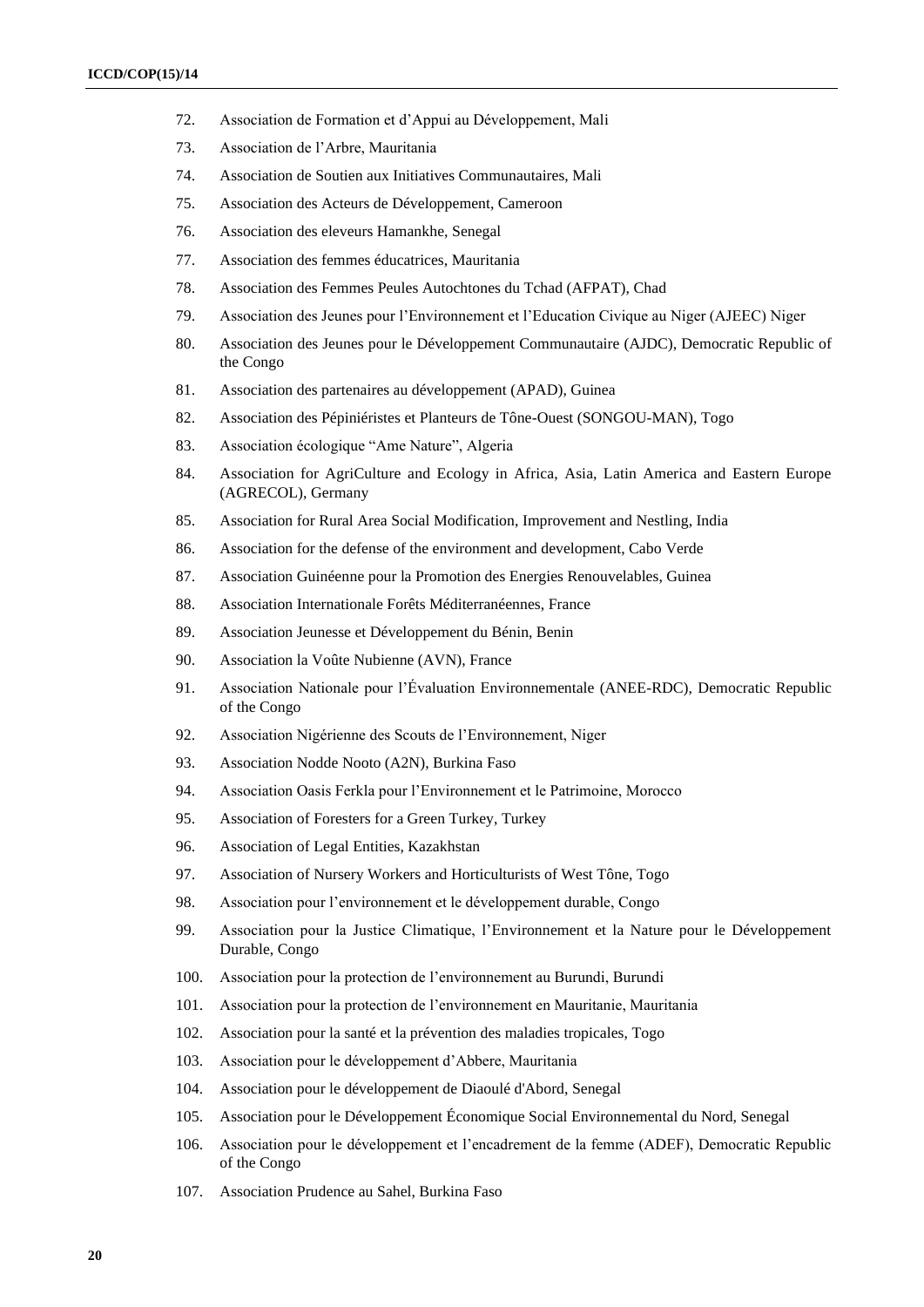- 108. Association Rélwendé pour le Développement, Burkina Faso
- 109. Association Tchadienne des Volontaires pour la Protection de l'Environnement, Chad
- 110. Association Togolaise d'Étude de Recherche et d'Appui au Développement Humain Durable, Togo
- 111. Association Welfare, India
- 112. Aujourd'hui pour Demain, Democratic Republic of the Congo
- 113. Banlieues Du Monde, Mauritania
- 114. Barefoot College International, Tanzania
- 115. Beijing Chaoyang District International Green Economy Association, China
- 116. Beijing Chaoyang Global Environmental Institute, China
- 117. Belaruskae Geagrafichnae Tavarystva, Belarus
- 118. Belarussian Public Association "Ecological Initiative Belarus
- 119. Benin "21", Benin
- 120. Better Living Initiatives Global, United States of America
- 121. Bolivia Inti-Sud Soleil (BISS), France
- 122. Bonn International Model United Nations, Germany
- 123. Brahma Kumaris World Spiritual University (BKWSU), India
- 124. CAMP Alatoo Public Foundation, Kyrgyzstan
- 125. Caribbean Network for Integrated Rural Development (CNIRD), Trinidad and Tobago
- 126. Caribbean Youth Environment Network (CYEN), Barbados
- 127. Catholic Youth Network for Environmental Sustainability in Africa (CYNESA), Kenya
- 128. Caucasus Environmental NGO Network (CENN), Georgia
- 129. Center for Citizenship Education (CCE), Mongolia
- 130. Center for Climate Change (CCC), North Macedonia
- 131. Center for Climate Change and Environmental Studies (C4CCES), Nigeria
- 132. Center for Conservation and Development of Sustainable Ecosystems, Iran (Islamic Republic of)
- 133. Central de Comunidades Campesinas Del Bosque Seco De Piura, Peru
- 134. Centre africain d'assistance de protection de l'environnement au Sahel, Senegal
- 135. Centre agricole de Ngudiakabaka (CAN), Democratic Republic of the Congo
- 136. Centre d'accompagnement des alternatives locales de développement (CAALD), Cameroon
- 137. Centre d'Actions et de Réalisations Internationales, France
- 138. Centre de Recherche et d'Information pour le Développement, France
- 139. Centre de Suivi Écologique, Senegal
- 140. Centre for Community Economics and Development Consultants Society (CECOEDECON), India
- 141. Centre for Earth Works Development (CFEW), Nigeria
- 142. Centre for Environmental Justice (CEJ), Sri Lanka
- 143. Centre for Human Rights and Development (CHRD), Mongolia
- 144. Centre for Renewable Energy and Action on Climate Change, Nigeria
- 145. Centre for Rural Prosperity and Research, India
- 146. Centre for Science and Environment (CSE), India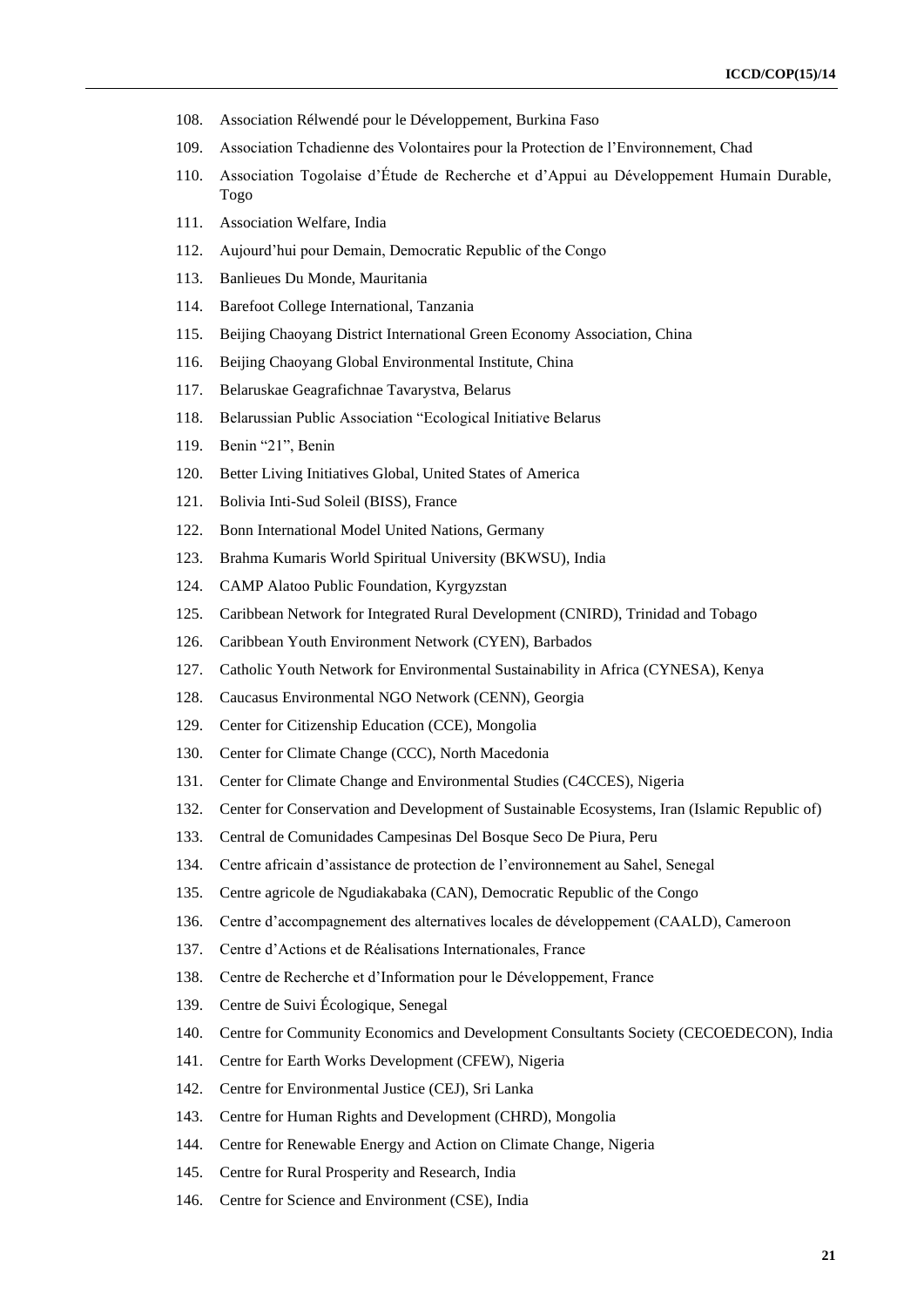- 147. Centre for Sustainable Development Studies and Application, Iran (Islamic Republic of)
- 148. Centre International de droit Comparé de l'Environnement, France
- 149. Centre international Unisfera, Canada
- 150. Centro Agronómico Tropical de Investigación y Enseñanza (CATIE), Costa Rica
- 151. Centro de Assessoria e Apoio aos Trabalhadores e Instituições não Governamentais Alternativas (CAATINGA), Brazil
- 152. Centro de Conservación, Investigación y Manejo de Áreas Naturales (CIMA), Peru
- 153. Centro de Desenvolvimento Agroecologico Sabia, Brazil
- 154. Centro de Estudios Biológicos Medioambiente y Recursos Naturales, Mexico
- 155. Centro para el Desarrollo Agropecuario y Forestal (CEDAF), Dominican Republic
- 156. Cercle de développement participatif pour l'enfance (CERDEPE), Mali
- 157. Cercle de Grands Amis (C.G.A), Congo
- 158. Change Human's Life (CHL), Côte d'Ivoire
- 159. Chibememe Earth Healing Association (CHIEHA), Zimbabwe
- 160. Childlink Foundation, Ghana
- 161. China Biodiversity Conservation and Green Development Foundation, China
- 162. China Forestry Economics and Development Research Center (FEDRC), China
- 163. China Green Carbon Foundation (CGCF), China
- 164. China Green Foundation, China
- 165. China National Sand Control and Desert Society (CNSC), China
- 166. Chinese Academy of Forestry (CAF), China
- 167. Christian Aid, United Kingdom of Great Britain and Northern Ireland
- 168. Christian Workers' Union of the Congo (SCTC/FENATAFI), Democratic Republic of the Congo
- 169. Clean Energy Nepal (CEN), Nepal
- 170. Climate Action Network South Asia (CANSA), Bangladesh
- 171. Climate Change Africa Opportunities, Democratic Republic of Congo
- 172. Climate Smart Agriculture Youth Network, Cameroon
- 173. Climate Tracker (CT), Australia
- 174. Club Ohada Thies (COT), Senegal
- 175. Club Unesco du Centre d'Action Femme et Enfant, Democratic Republic of the Congo
- 176. Club Union Africaine Côte d'Ivoire, Côte d'Ivoire
- 177. Coalition Climat pour la Biodiversité et le Développement, Congo
- 178. Colegio de Ingeniería Agronómica de Santiago del Estero (CIASE), Argentina
- 179. Collectif des Leaders pour le Développement Durable de l'Afrique, Côte d'Ivoire
- 180. Colorado State University (CSU), United States of America
- 181. Comitato di Appoggio alle 3 Convenzioni Globali delle Nazione Unite, Italy
- 182. Commonland, Netherlands
- 183. Community Development & Advocacy Forum Nepal (CDAFN), Nepal
- 184. Comparatively for Tanzania Elites Community Organizers (CTECO), United Republic of Tanzania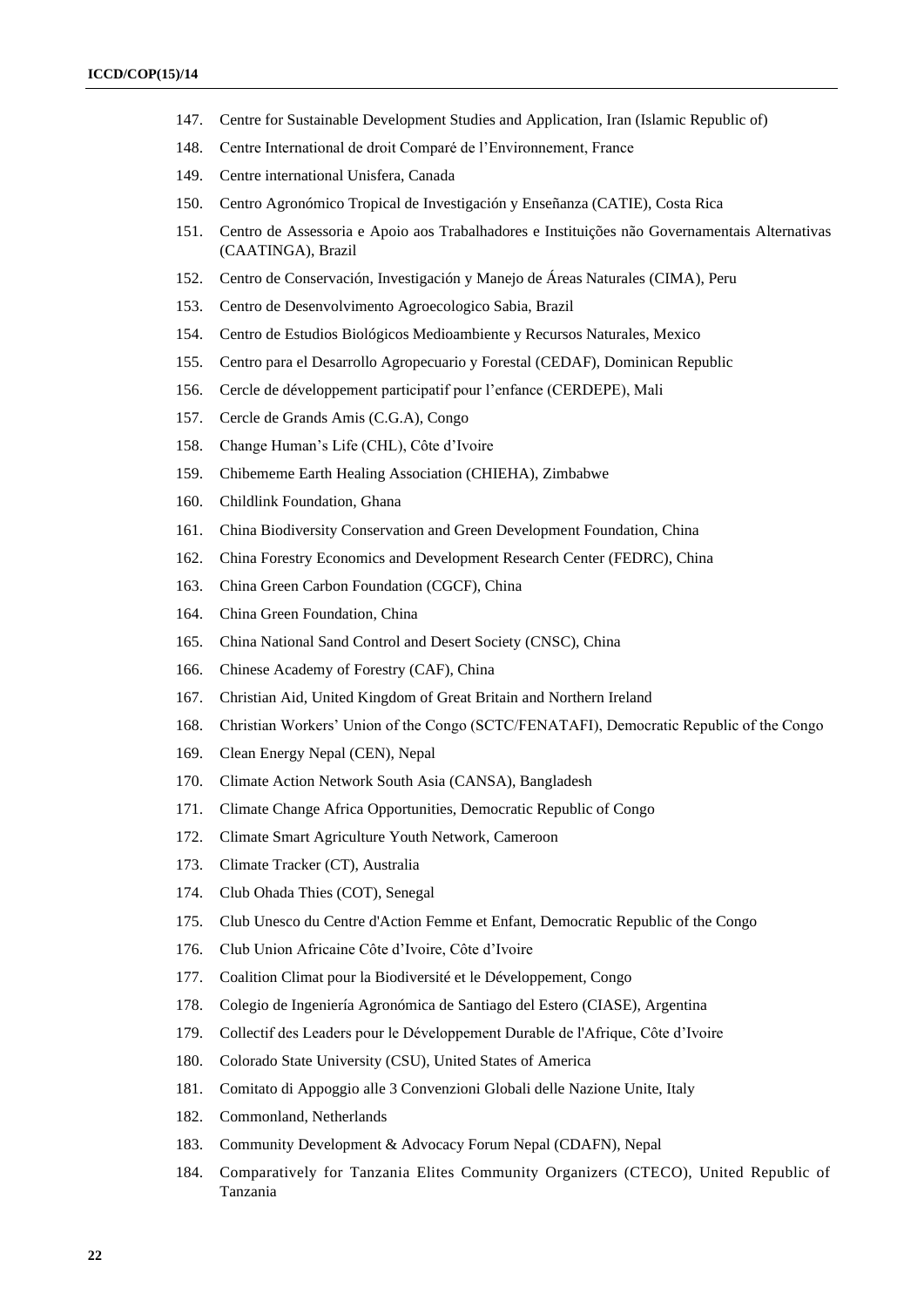- 185. Compassion in World Farming, United Kingdom of Great Britain and Northern Ireland
- 186. Confederación Nacional de Organizaciones de Silvicultores, Mexico
- 187. Confédération des ONG d'environnement et de développement de l'Afrique Centrale, Cameroon
- 188. Consejo Civil Mexicano para la Silvicultura Sostenible, Mexico
- 189. Conservation Efforts for Community Development (CECOD), Uganda
- 190. Conservation International Foundation, United States of America
- 191. Consumer Foundation, Mongolia
- 192. Contribution au Développement Rural, Niger
- 193. Convention de la société civile ivorienne, Côte d'Ivoire
- 194. Cooperativa Tecnico Scientifica di Base, Italy
- 195. Cooperazione Internationale Sud Sud (CISS), Italy
- 196. Coordination Nationale des Jeunes pour l'Environnement et le Climat (CONAJEC), Burkina Faso
- 197. Corporación Observatorio Latinoamericano de Conflictos Ambientales, Chile
- 198. Corporación para el Desarrollo Sostenible y Mitigación del Cambio Climatico Misión Verde Amazonía, Colombia
- 199. Côte d'Ivoire Ecologie, Côte d'Ivoire
- 200. Council for Tribal and Rural Development (CTRD), India
- 201. Council of European Foresters, Germany
- 202. Council of Philanthropies for Climate Action, India
- 203. CropLife International, Belgium
- 204. CUBASOLAR, Cuba
- 205. CYL Eco Park, China
- 206. Desert Research Foundation of Namibia, Namibia
- 207. DESERTEC Foundation, Germany
- 208. DesertNet International Network for International Research on Desertification, Germany
- 209. Desh Seba Sangstha, Bangladesh
- 210. Development Agency for Social Improvement (DASI), India
- 211. Development Alternatives (DA), India
- 212. Development Research Communication and Services Centre (DRCSC), India
- 213. Development Wheel (DEW), Bangladesh
- 214. Dhrubotata Youth Development Foundation, Bangladesh
- 215. Diabgroup Gambia Friends Bayern e.V. (DIABHEAD), Germany
- 216. DIACONIA, Asociación Evangélica Luterana de Ayuda para el Desarrollo Cultura, Peru
- 217. Dodo Tulevaisuuden elävä luonto ry, Finland
- 218. Dr. Bheem Rao Ambedkar Shikshan Samiti, India
- 219. Drylands Coordination Group, Norway
- 220. DYNAMIZ, Democratic Republic of the Congo
- 221. Earth Action Network (Acción por la Tierra), Chile
- 222. Earth Day Network India, India
- 223. Earth Law Center, United States of America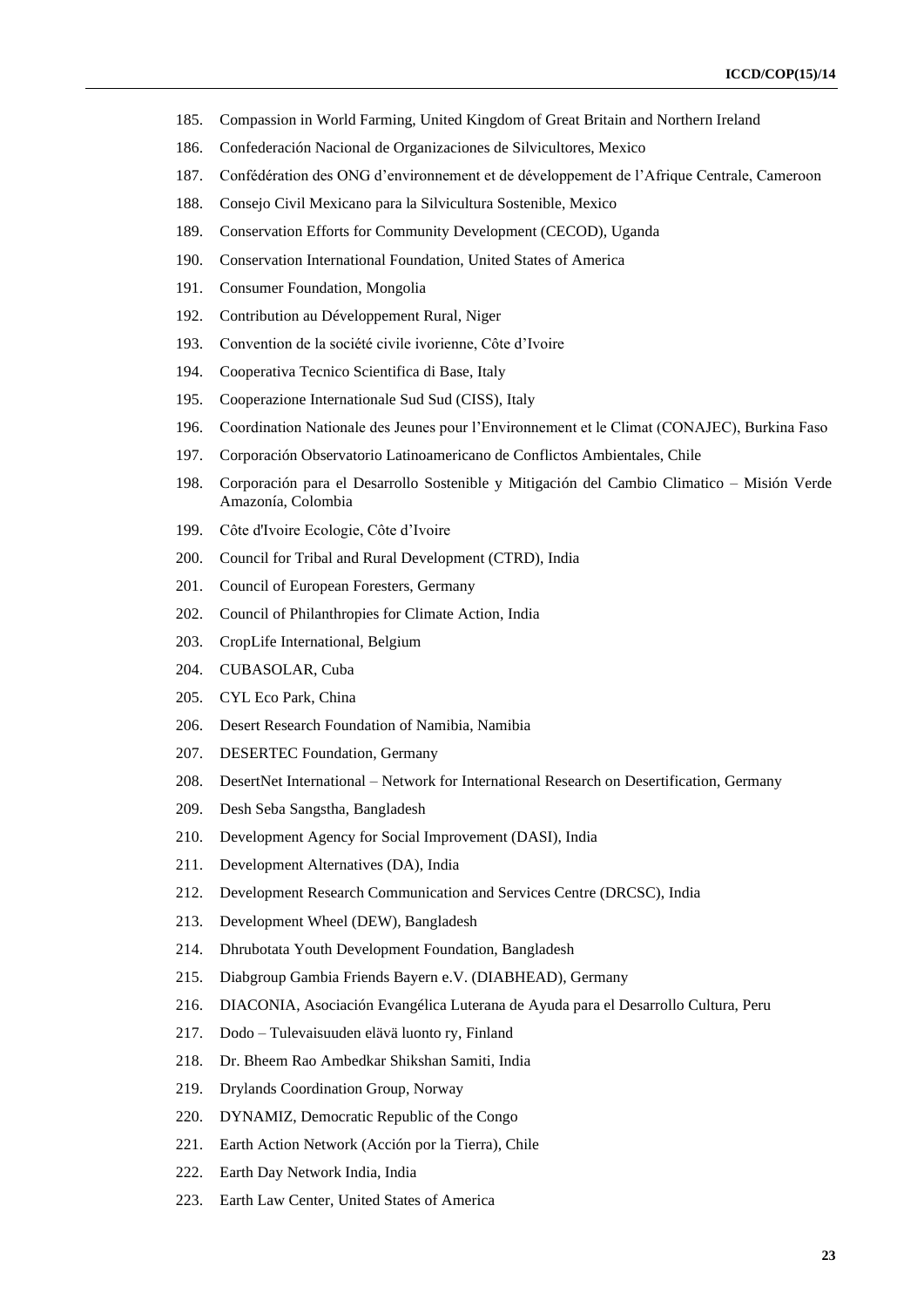- 224. Earthlanka, Sri Lanka
- 225. Earthlife Namibia, Namibia
- 226. Eau Vive, France
- 227. Ecoagriculture International, United States of America
- 228. EcoAngola, Associação para a Sustentabilidade e Ambiente, Angola
- 229. Ecoforum of NGOs of Uzbekistan, Uzbekistan
- 230. Ecole et Vie, Togo
- 231. École Instrument de Paix, Niger
- 232. Ecologistas en Acción, Spain
- 233. Ecology Africa Foundation, South Africa
- 234. Ecology and Research Association, Turkey
- 235. ECOPEACE ASIA, Republic of Korea
- 236. EcoPeace/Friends of the Earth Middle East, Israel
- 237. ECOTROPICO A.C, Mexico
- 238. Educating Girls and Young Women for Development (EGYD), Zambia
- 239. Elion Foundation, China
- 240. Emirates Environmental Group, United Arab Emirates
- 241. Empower, India
- 242. Entrepreneurs without Frontiers, Belgium
- 243. Environment Action Association, United States of America
- 244. Environmental Alert, Uganda
- 245. Environmental Foundation for Development (EFD), United Republic of Tanzania
- 246. Environmental Innovations Association, Bosnia and Herzegovina
- 247. Environmental Management for Livelihood Improvement Bwaise Facility, Uganda
- 248. Environmental Monitoring Group, South Africa
- 249. Environnement Propre, Côte d'Ivoire
- 250. Environmental Protection & Conservation Organization, Mauritius
- 251. Environmental Quality Protection Foundation, Taiwan, Province of China
- 252. Environnement Développement Action dans le Tiers Monde, Senegal
- 253. Erdos Association for Desertification control and Sand Industry, China
- 254. Esquel Group Foundation, United States of America
- 255. European Land and Soil Alliance (ELSA), Germany
- 256. European Law Students' Association (ELSA), Belgium
- 257. Every Child has the Right to Life, Benin
- 258. Excellent Development, United Kingdom of Great Britain and Northern Ireland
- 259. Exchange and Promotion Centre for Craftsmen in Zones to be Equipped (CEPAZE), France
- 260. Expanding Horizons of Communication, Cameroon
- 261. Experimental Centre of Desert Forest, China
- 262. Faith Association of the Rehabilitation of Street Children and Orphans (FARSO), Ghana
- 263. Farm Radio International, Canada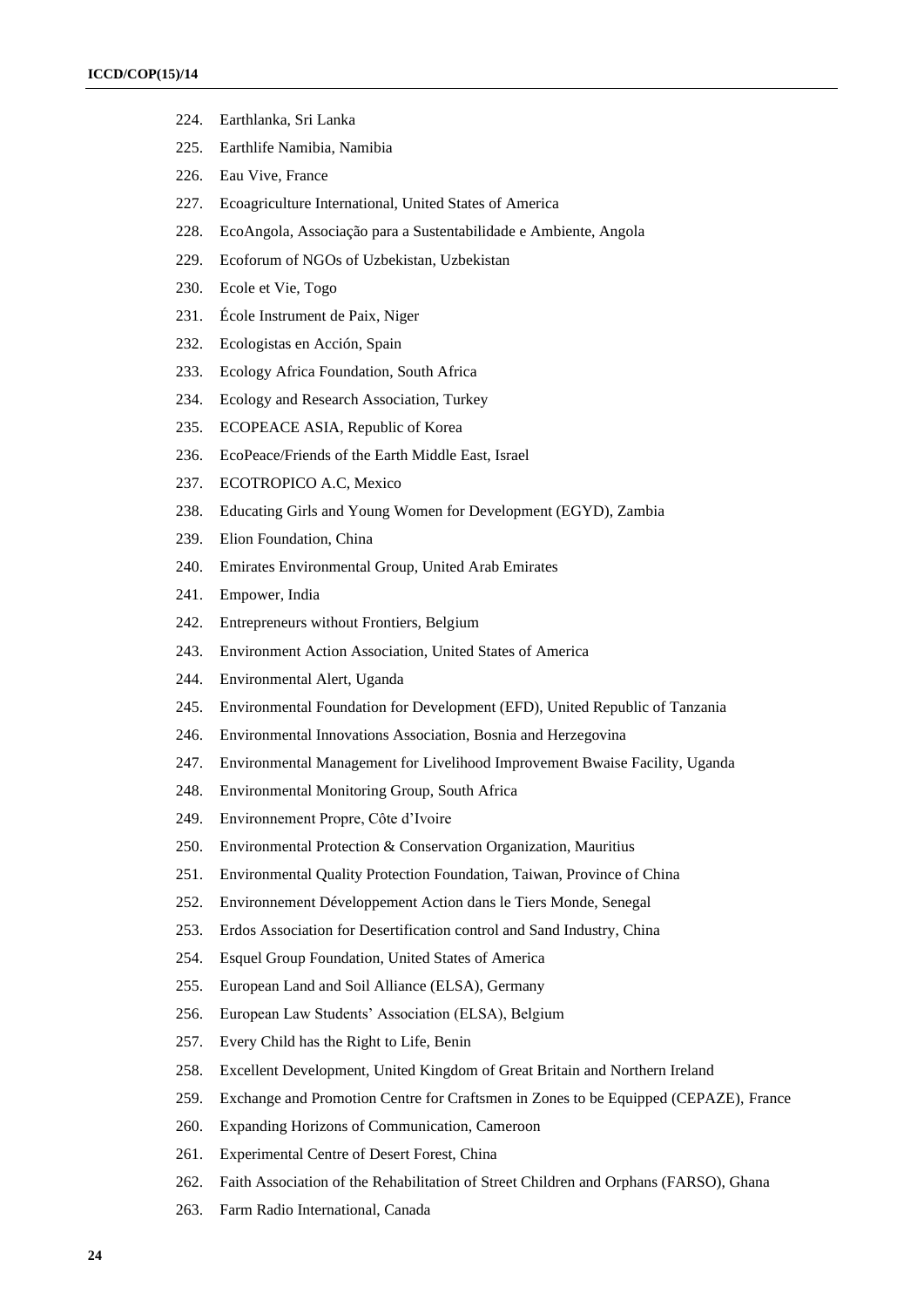- 264. Fédération des Coopératives des Pays de Mayoko (FECOPAM), Congo
- 265. Fédération des réseaux et associations de l'énergie, de l'environnement et du développement durable, Côte d'Ivoire
- 266. Fédération des Unions des Eleveurs Producteurs/Animation pour la Promotion des Initiatives Loca les en Zone Pastorale (FUEP/APEL-ZP), Niger
- 267. Fédération Nationale des Organisations Paysannes (FENOP), Burkina Faso
- 268. Federation of Community Forestry Users, Nepal
- 269. Federation of Community Forestry Users (FECOFUN), Nepal
- 270. Federation of Environmental and Ecological Diversity for Agricultural Revampment and Human Rights (FEEDAR & HR), Cameroon
- 271. Federation of Indian Chambers of Commerce and Industry (FICCI), India
- 272. Femmes, Pouvoir et Développement (FEDEP), Guinea
- 273. FENTEDCAM: National Federation of Workers trade Unions from Local Authorities of Cameroon, Cameroon
- 274. Fika Afrika Advocacy Foundation (FAAD), Uganda
- 275. Fondation Cœur Vert, Côte d'Ivoire
- 276. Fondation Common Jay, Côte d'Ivoire
- 277. Fondation KUMU, Democratic Republic of Congo
- 278. Fondation paix et développement, Senegal
- 279. Fondo de Apoyo al Desarrollo Regional de Piura, Peru
- 280. Forest and Agroforestry Promoters (FAP), Cameroon
- 281. Forest for Life, Republic of Korea
- 282. Foresters' Association of Turkey (TOD), Turkey
- 283. Forestry and Environmental Action (FEA), Bosnia and Herzegovina
- 284. Forum international pour l'exploitation forestière, Democratic Republic of the Congo
- 285. Foundation for Environmental Stewardship, Canada
- 286. Foundation for Sustainable Development (Fundação Araripe), Brazil
- 287. Foyer de la Culture (FOCU), Democratic Republic of the Congo
- 288. Free World Foundation, Ghana
- 289. Friends Chile Project, Chile
- 290. Friends for Francophone Africa-Benin (AMAF-BENIN), Benin
- 291. Friends of the Earth Ghana, Ghana
- 292. Friends of the Earth International, Netherlands
- 293. Friends World Committee for Consultation (FWCC)/Quakers, United States of America
- 294. Front Commun pour la Protection de l'Environnement et des Espaces Protégés, Democratic Republic of the Congo
- 295. Fundación Agreste (ecología y medio ambiente, desarrollo sustentable y cooperación), Argentina
- 296. Fundación Ambiental Oasis de Vida, Colombia
- 297. Fundación Ambiente y Recursos Naturales (Environment and Natural Resources Foundation) (FARN), Argentina
- 298. Fundación Antonio Núñez Jiménez de la Naturaleza y el Hombre, Cuba
- 299. Fundación Argentina a las Naciones Camino a la Verdad, Argentina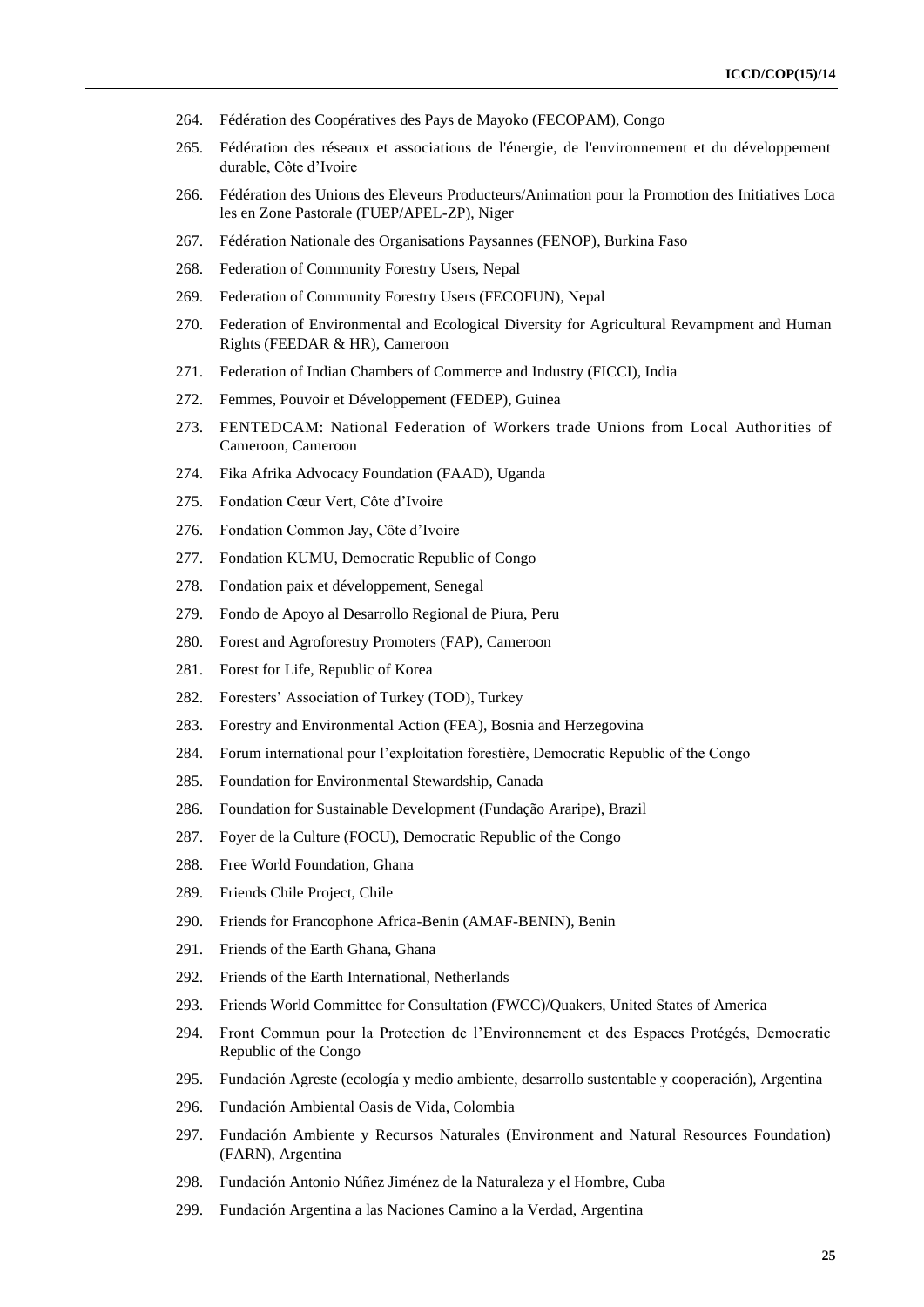- 300. Fundación de Iniciativas de Cambio Climático, Honduras
- 301. Fundación del Sur, Argentina
- 302. Fundación Hernandiana, Argentina
- 303. Fundación Instituto de Promoción y Apoyo al Desarrollo, Spain
- 304. Fundación para el Desarrollo de las Zonas Áridas y Semiáridas de Mesoamérica (FUNDESEM), Guatemala
- 305. Fundación Patagonia Natural, Argentina
- 306. Future Forest, Republic of Korea
- 307. Gana Unnayan Kendra (GUK), Bangladesh
- 308. Gandhi Vikas Samiti, Tamdiya, India
- 309. Gayatri Memorial Foundation (GMF), India
- 310. General Union of Peasants, Syrian Arab Republic
- 311. Geography and Environmental Movement (GEM), Eswatini
- 312. Gherush 92 Committee for Human Rights, Italy
- 313. Giving Life Nature Volunteer, Ghana
- 314. Global Alert for Defence of Youth and the Less Privileged (GADYLP), Nigeria
- 315. Global Environment Centre (GEC), Malaysia
- 316. Global Environmental Forum (GEF), Japan
- 317. Global Green Environmental Network (GGEN), Ghana
- 318. Global Health Equity Foundation (GHEF), Switzerland
- 319. Globe International, Belgium
- 320. Govardhan Ecovillage Trust, India
- 321. Gram Bharati Samiti, India
- 322. Grameen Vikas Shodh Avam Takniki Kendra (GVSTK), India
- 323. Grameena Vikas Samithi, India
- 324. Gramin Manav Kalyan Shikhan Sansthan, India
- 325. Gramin Vikas Trust, India
- 326. Gramotthan Sansthan Nagar, India
- 327. Gramrajya Vikas Evam Prashikshan Sansthan (GVPS), India
- 328. Green Asia Network, Republic of Korea
- 329. Green Cross International, Switzerland
- 330. Green Earth Organization, Ghana
- 331. Green Hope Foundation, Canada
- 332. Green Soil, Burkina Faso
- 333. Green Xinjiang Environment Protection and Sustainable Development Center, China
- 334. Greener Impact International (GII), Ghana
- 335. Grupo Ambiental para el Desarrollo, Argentina
- 336. Grupo Ecológico Sierra Gorda, Mexico
- 337. Guyana Women Miners Organisation, Guyana
- 338. Guyana Youth and Environment Network, Guyana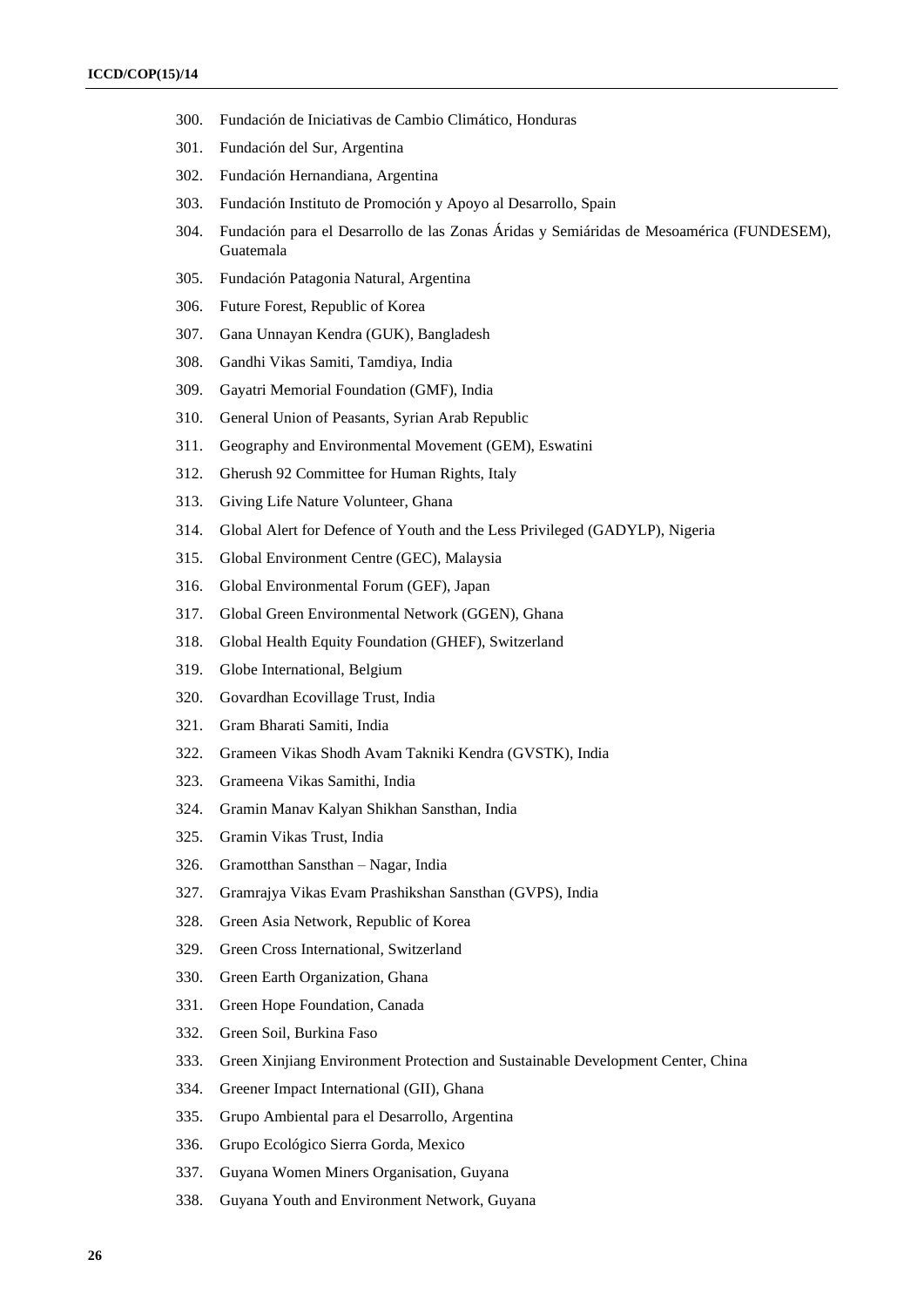- 339. Gyeongnam Environmental Education & Culture Centre, Republic of Korea
- 340. Haiti Cholera Research Funding Foundation (HCRFF), United States of America
- 341. Hanns Seidel Foundation (HSF) Korea, Republic of Korea
- 342. Hanns Seidel Foundation (HSF) Namibia, Namibia
- 343. Haribon Foundation for the Conservation of Natural Resources, Inc., Philippines
- 344. Hatof Foundation, Ghana
- 345. HOTHS Organization for the Human Services, India
- 346. House of Africa, Chad
- 347. Human Dignity and Environmental Care Foundation, Tanzania
- 348. Inades-Formation, Côte d'Ivoire
- 349. Independent Consortium of Scientific and Knowledge Networks on Land Degradation, Desertification and Sustainable Land Management (ICoN SLM), Germany
- 350. India Water Foundation (IWF), India
- 351. Indian Council of Forestry Research and Education (ICFRE), India
- 352. Indigenous Movement for Peace Advancement and Conflicts Transformation (IMPACT), Kenya
- 353. Indigenous Peoples of Africa Coordinating Committee, South Africa
- 354. Initiatives of Change International (IofC International), Switzerland
- 355. Initiatives pour le développement communautaire et la conservation de la Forêt, Côte d'Ivoire
- 356. Inner Mongolia ShaGu ecological environment protection experiment center, China
- 357. Institut de recherche pour le développement (IRD), France
- 358. Institute for Biodiversity Network e.V, Germany
- 359. Institute for International Development Limited (IID), Australia
- 360. Institute for Sustainable Development and Research (ISDR), India
- 361. Institute of development education & awareness (Idea), India
- 362. Institute of Sustainable Development and Management of Natural Resources, Greece
- 363. Instituto Brasileiro de Desenvolvimento e Sustentabilidade, Brazil
- 364. Instituto Desert, Brazil
- 365. Instituto Falconiano para la Investigación, Conservación y Desarrollo Sostenible y la Conversación de las Zonas Áridas y Costeras (INFALCOSTA), Venezuela, Bolivarian Republic of
- 366. Integrated Regional Support Program (IRSP), Pakistan
- 367. Interdisciplinary Center for Development Studies Uruguay (CIEDUR), Uruguay
- 368. International Alert Lebanon, Lebanon
- 369. International Biochar Initiative, United States of America
- 370. International Campaign for Freedom and Peace, Benin
- 371. International Centre for Enterprise and Sustainable Development (ICED), Ghana
- 372. International Centre for Environmental Education and Community Development (ICENECDEV), Cameroon
- 373. International Centre For Trade and Sustainable Development, Switzerland
- 374. International Desert's Green Association, Japan
- 375. International Dialogue for Environmental Action (IDEA) Public Association, Azerbaijan
- 376. International Federation of Organic Agriculture Movements (IFOAM), Germany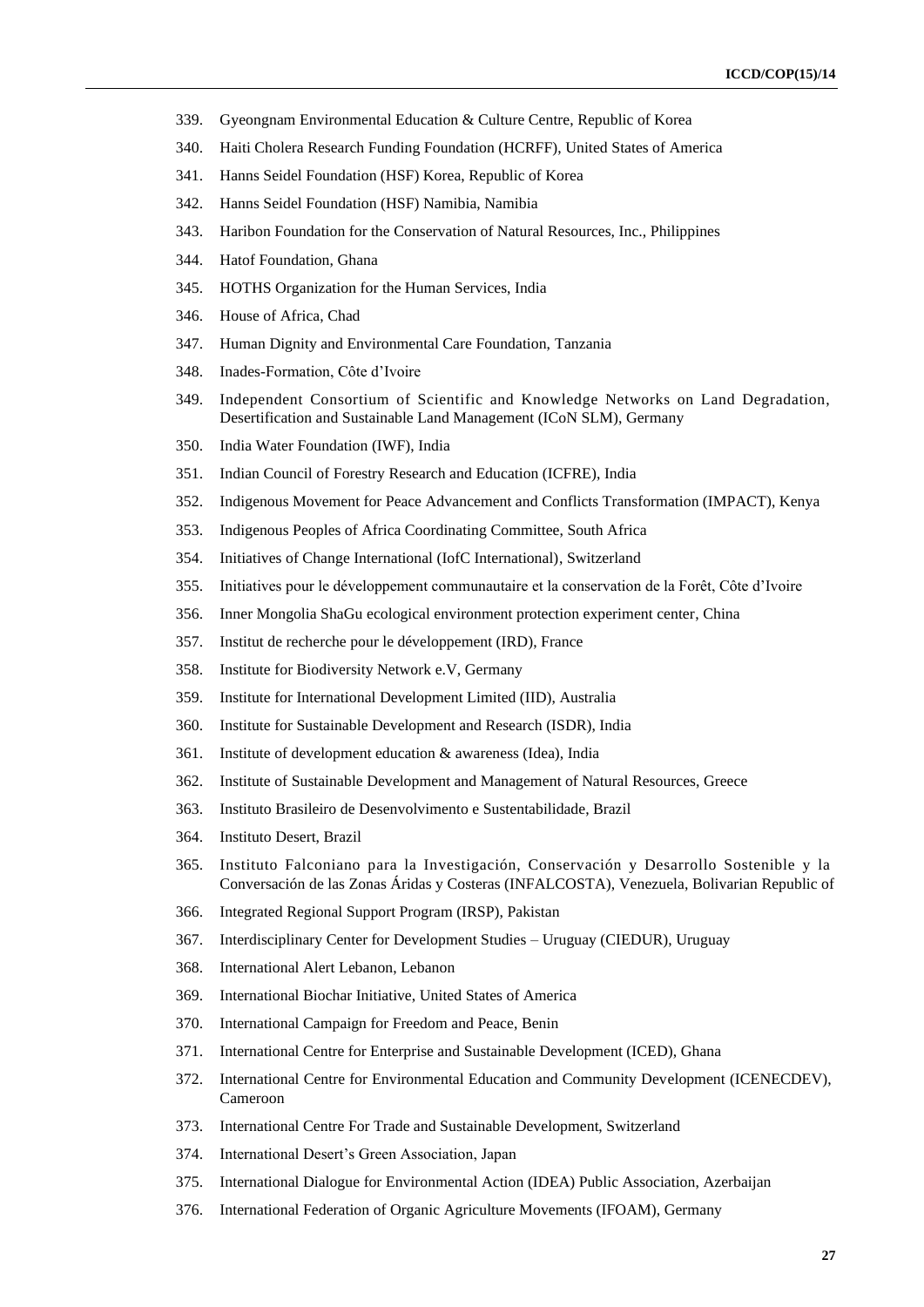- 377. International Forestry Students' Association (IFSA), Germany
- 378. International Foundation for African Children (IFAC), Nigeria
- 379. International Institute for Applied System Analysis (IIASA), Austria
- 380. International Institute for Law and the Environment, Spain
- 381. International Institute for Sustainability Analysis and Strategy (IINAS), Germany
- 382. International Movement for Advancement of Education Culture Social & Economic Development (IMAECSED), India
- 383. International Soil Reference and Information Centre World Soil Information, Netherlands
- 384. International Trade Union Confederation, Belgium
- 385. International Tree Foundation (ITF), United Kingdom of Great Britain and Northern Ireland
- 386. International Union of Forest Research Organizations, Austria
- 387. International Union of Soil Sciences, Austria
- 388. International Volunteer Organisation for Women Education Development (IVOWED), Nigeria
- 389. International Youth Movement Yemen (IYCY), Yemen
- 390. IPOGEA Traditional Knowledge Research Center, Italy
- 391. Isha Foundation, India
- 392. Istituto per le relazioni tra l'Italia e i Paesi dell'Africa, America Latina e Medio Oriente, Italy
- 393. Ivoire Vraie Fraternité, Côte d'Ivoire
- 394. Jacob Blaustein Institutes for Desert Research, Ben-Gurion University of the Negev, Israel
- 395. Jagarti Sansthan, India
- 396. Jagmal Kalyan Vikas Sansthan, India
- 397. Jago Nari, Bangladesh
- 398. Jagriti Sansthan, India
- 399. Jamaa Resource Initiatives, India
- 400. Jan Jagran Samiti (JJS), India
- 401. Jan Vikas Sansthan Tilona (JVS Tilona), India
- 402. Jankidevi Bajaj Gram Vikas Sanstha (JBGVS), India
- 403. Jeffrey Town Farmers Association, Jamaica
- 404. Jesse Robredo Institute of Governance-De La Salle University (JRIG DLSU), Philippines
- 405. Jeunes Volontaires pour l'Environnement Côte d'Ivoire, Côte d'Ivoire
- 406. Jeunes Volontaires pour l'Environnement (JVE) Cameroun, Cameroon
- 407. Jeunes Volontaires pour l'Environnement Mali, Mali
- 408. Jeunes Volontaires pour l'Environnement Sénégal, Senegal
- 409. Jeunes Volontaires pour l'Environnement, Togo
- 410. Jeunes Volontaires pour l'Environnement Niger, Niger
- 411. Jeunesse Environnement Democratie Développement, Niger
- 412. Jeunesse Volontaire, Algeria
- 413. Jewish National Fund (JNF), Israel
- 414. Journalists Environmental Association of Tanzania (JEAT), United Republic of Tanzania
- 415. Journalists for Human Rights, North Macedonia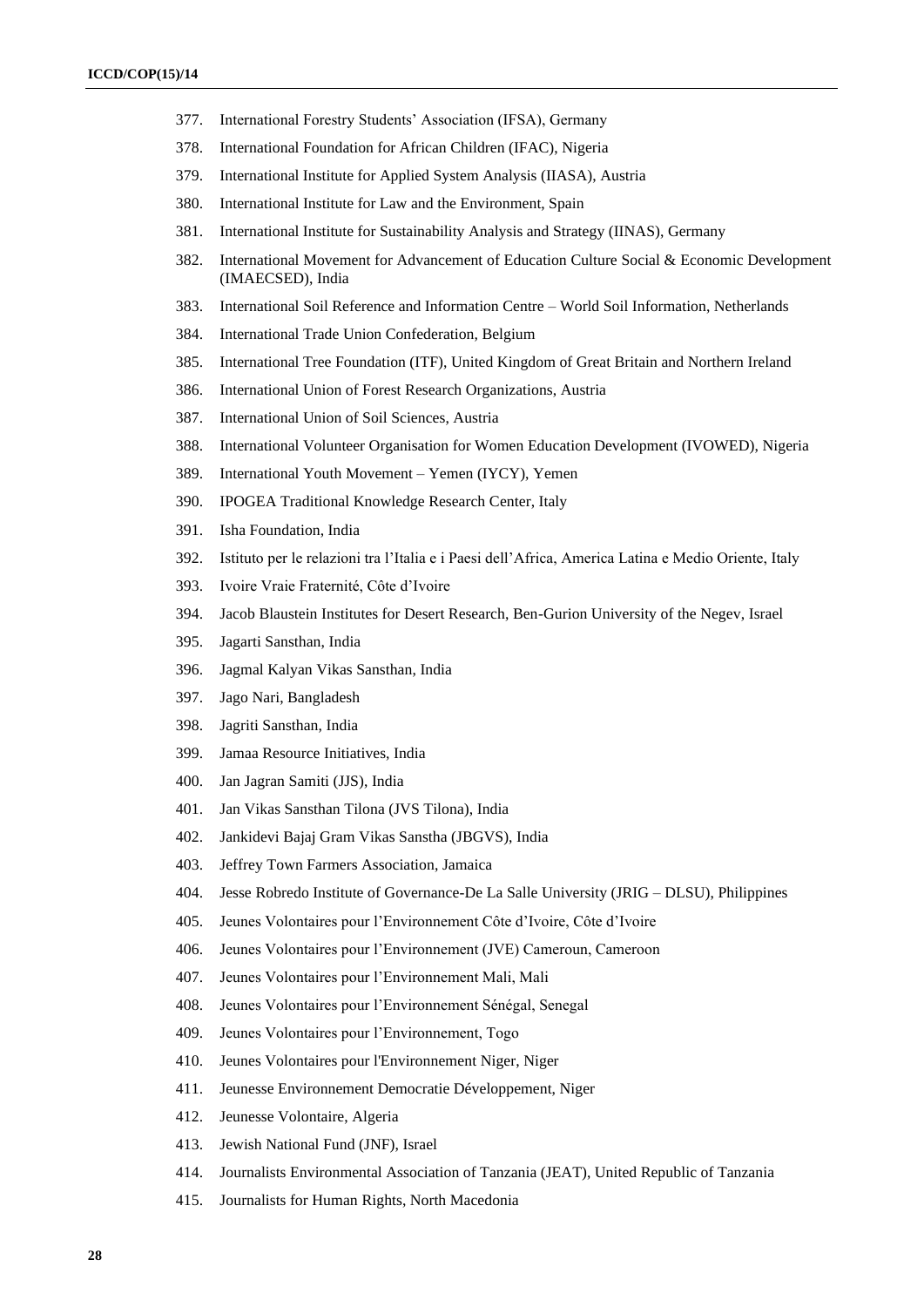- 416. Jyotirmoy Sanatani Maha Vidyapith (J.S.M.V.), India
- 417. Kalahari Conservation Society, Botswana
- 418. Kejibaus Youth Development Initiative (KYDI), Nigeria
- 419. Khanan Shramik-jan Suraksha Samiti, India
- 420. Khazar University, Azerbaijan
- 421. Kindernothilfe, Germany
- 422. Komal bal avan mahila Kalyan Sansthan (KBMKS), India
- 423. Korea Ecology Environment Institute, Republic of Korea
- 424. Krityanand UNESCO Club, India
- 425. KuzeyDoğa Society, Turkey
- 426. La Brique, Togo
- 427. La forêt habitée, Côte d'Ivoire
- 428. La Route du Sel et de l'Espoir (La ROSE), France
- 429. LabOasis Foundation, Italy
- 430. Land and Village Association (ATV), Congo
- 431. Land Portal Foundation, Netherlands
- 432. Lead International, Tanzania
- 433. Les Compagnons Ruraux, Togo
- 434. Life Academy of Vocational Studies, India
- 435. Liga für Hirtenvölker und nachhaltige Viehwirtschaft e.V., Germany
- 436. Liga para a Proteçao da Natureza, Portugal
- 437. Ligue Nationale des Associations Autochtones Pygmees du Congo (LINAPYCO), Democratic Republic of the Congo
- 438. LIR Evolution (LIR), Bosnia and Herzegovina
- 439. Literacy Agriculture and Medical Project for rural development, India
- 440. Live & Learn Environmental Education Cambodia (LEC), Cambodia
- 441. Local Governments for Sustainability (ICLEI), Germany
- 442. Lokhit Pashupalak Sansthan (LPPS), India
- 443. Maaltaaba Peasant Women Farmers' Cooperative, Ghana
- 444. Mahan Seva Sansthan (MSS), India
- 445. Mahila Evam Paryavaran Vikas Sansthan (MEPVS), India
- 446. Mains Unies d'Afrique, Côte d'Ivoire
- 447. MAJKA PRIRODA/"Mother Nature, Bosnia and Herzegovina
- 448. Makhzoumi Foundation, Lebanon
- 449. Manav Pragati Sansthan, India
- 450. Mauritius Council for Development, Environmental Studies & Conservation, Mauritius
- 451. Mediterranean Information Office for Environment, Culture and Sustainable Development, Greece
- 452. Meera Sansthan, India
- 453. Michael Succow Foundation for the Protection of Nature, Germany
- 454. Mongolia Center for Forest Biodiversity NGO, Mongolia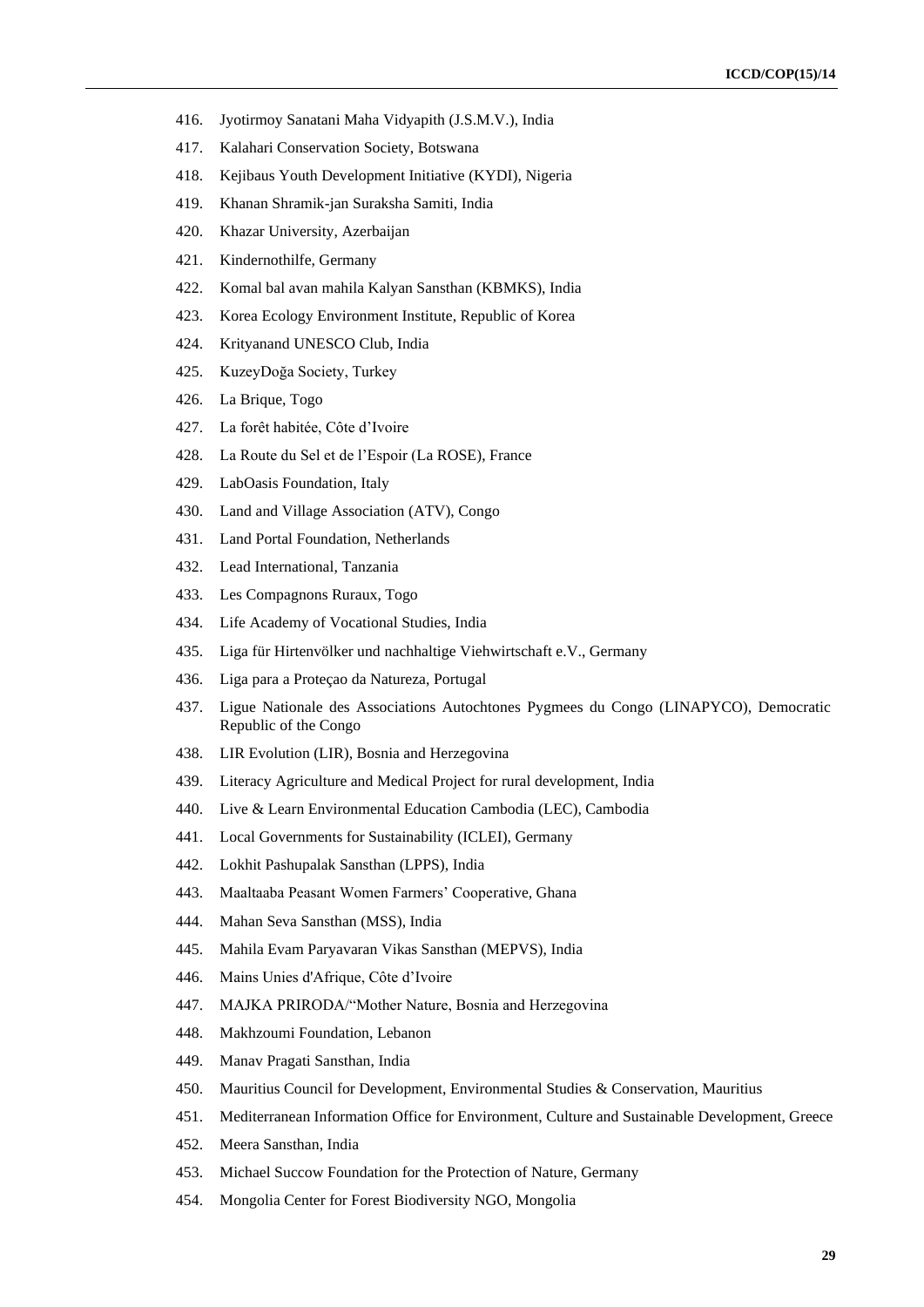- 455. Mountain Club Jabagly-Manas, Kazakhstan
- 456. Mouvement Africain pour les Droits Environnementaux dans la région de l'Est, Burkina Faso
- 457. Mouvement National des Minorités Autochtones et Pygmées du Gabon (MINAPYGA), Gabon
- 458. Mundani Believing Women Root and Tubes Cooperative Society with Board of Directions, Cameroon
- 459. Naga Foundation, Netherlands
- 460. Namalere Forest Conservation Organization, Kenya
- 461. National Integrated Development Association (NIDA-Pakistan), Pakistan
- 462. National Nature Trust, Republic of Korea
- 463. National Research Council Nepal, Nepal
- 464. Natural Resources and Ecology Employees Trade Union of Azerbaijan, Azerbaijan
- 465. Nature Conservation Centre Foundation, Turkey
- 466. Nature's Rights, United Kingdom of Great Britain and Northern Ireland
- 467. Naurzum Non-governmental Ecological Organisation, Kazakhstan
- 468. Navachar Sansthan, India
- 469. Ndingicam Equity, Cameroon
- 470. Negev Bar-Kayma, Israel
- 471. Nehru Foundation for Development Centre for Environment Education Society Ahmedabad, India
- 472. Neighbour Organization Nepal, Nepal
- 473. Neno Active Youth in Development (NAYODE), Malawi
- 474. Network for Certification and Conservation of Forests (NCCF), India
- 475. New World Hope Organization, Pakistan
- 476. Ningxia Desert Greening and Sand Industry Development Foundation, China
- 477. NITIDAE, France
- 478. Noah's Ark Centre for the Recovery of the Endangered Species, Georgia
- 479. Nongovernmental Organization BIOS, Republic of Moldova
- 480. Northeast Asian Forest Forum, Republic of Korea
- 481. Nurture Nature Global, India
- 482. ODI-Sahel, Mali
- 483. Œuvre Malienne pour le Développement des Zones Arides, Mali
- 484. Office Africain pour le Développement et la Coopération, Senegal
- 485. ONG ADDY, Côte d'Ivoire
- 486. ONG Agir en Faveur de l'Environnement (ONG AFE), Mauritania
- 487. ONG Carbone Guinée (C.G), Guinea
- 488. ONG Femme et environnement, Democratic Republic of the Congo
- 489. ONG Suelo Sustentable, Chile
- 490. Organisation centrafricaine pour la défense de la nature, Central African Republic
- 491. Organisation des Jeunes Engagés pour le Développement Durable, Togo
- 492. Organisation Internationale pour la Protection de l'Environnement en Afrique, Cameroon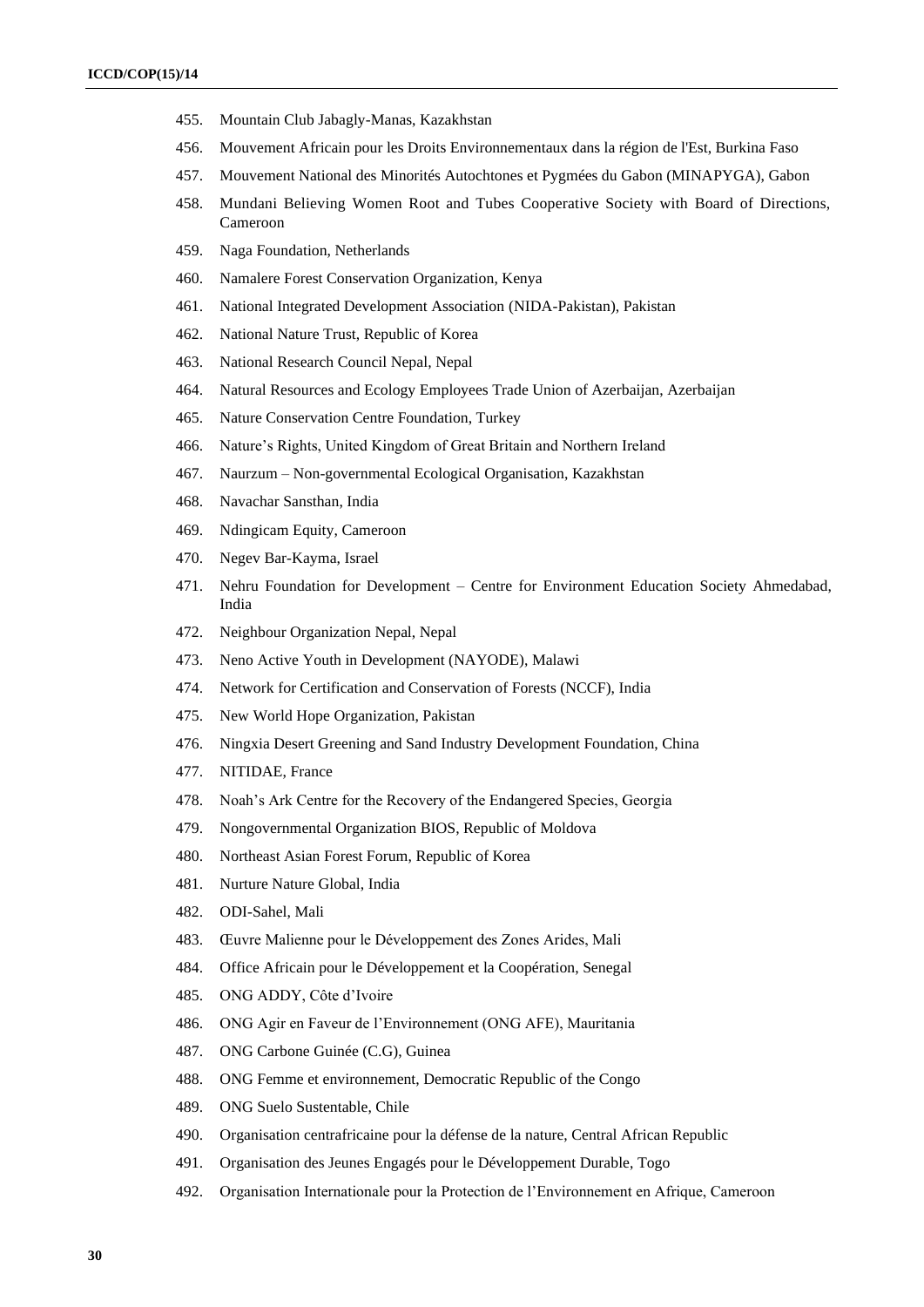- 493. Overseas Development Institute (ODI), United Kingdom of Great Britain and Northern Ireland
- 494. Oyu Tolgoi Watch, Mongolia
- 495. Öz-Orman İş Trade Union, Turkey
- 496. Pachamama Alliance, United States of America
- 497. Pakistan Rural Workers Social Welfare Organisation (PRWSWO), Pakistan
- 498. Palestine Wildlife Society, State of Palestine
- 499. Partners of the Americas Guyana, Guyana
- 500. Pasticultores del desierto, Asociacion Civil (Pasticultores del desierto, AC), Mexico
- 501. Peace and Hope for Youth Development, Tanzania
- 502. People of Good Heart Initiative, Nigeria
- 503. Peruvian Environmental Network (RAP), Peru
- 504. Philippine Rural Reconstruction Movement, Philippines
- 505. Plant for the Planet, Germany
- 506. Prayas Kendra Sanstha Harsoli, India
- 507. Productividad Biosfera y Medio Ambiente, Bolivia (Plurinational State of)
- 508. Programme Solidarité Eau, France
- 509. Projektstelle Umwelt & Entwicklung, Germany
- 510. Projonma Academy, Bangladesh
- 511. Pronatura Noreste A.C., Mexico
- 512. Pronaturaleza Fundación peruana para la conservación de la naturaleza, Peru
- 513. Propreté, Environnement et Santé, Burundi
- 514. Proterra, Peru
- 515. Public Affairs Centre, India
- 516. Public Association 'Green Economy', Belarus
- 517. Radanar Ayar Development Association (RDA), Myanmar
- 518. Rainforest Alliance, United States of America
- 519. Rassemblement des Frères unis pour un développement socio-culturel du Benin (RAFUDESC), Benin
- 520. Red de paz, integridad y desarrollo (Pazinde), Bolivia (Plurinational State of)
- 521. Regeneration International, United States of America
- 522. Regional Environmental Centre for Central Asia (CAREC), Kazakhstan
- 523. Regional Environmental Centre for the Caucasus (RECC), Georgia
- 524. Research and Development (East Africa) Trust, Kenya
- 525. Research and Development Centre Nepal (RDC Nepal), Nepal
- 526. Réseau de la Jeunesse Nigérienne sur les Changements Climatiques, Niger
- 527. Réseau des femmes pour les droits environnementaux, Mali
- 528. Réseau des Peuples pasteurs du sahel, Mali
- 529. Réseau pour l'environnement et le développement durable en Afrique, Côte d'Ivoire
- 530. Resource Conflict Institute (Reconcile), Kenya
- 531. Responding to Climate Change (RTCC), United Kingdom of Great Britain and Northern Ireland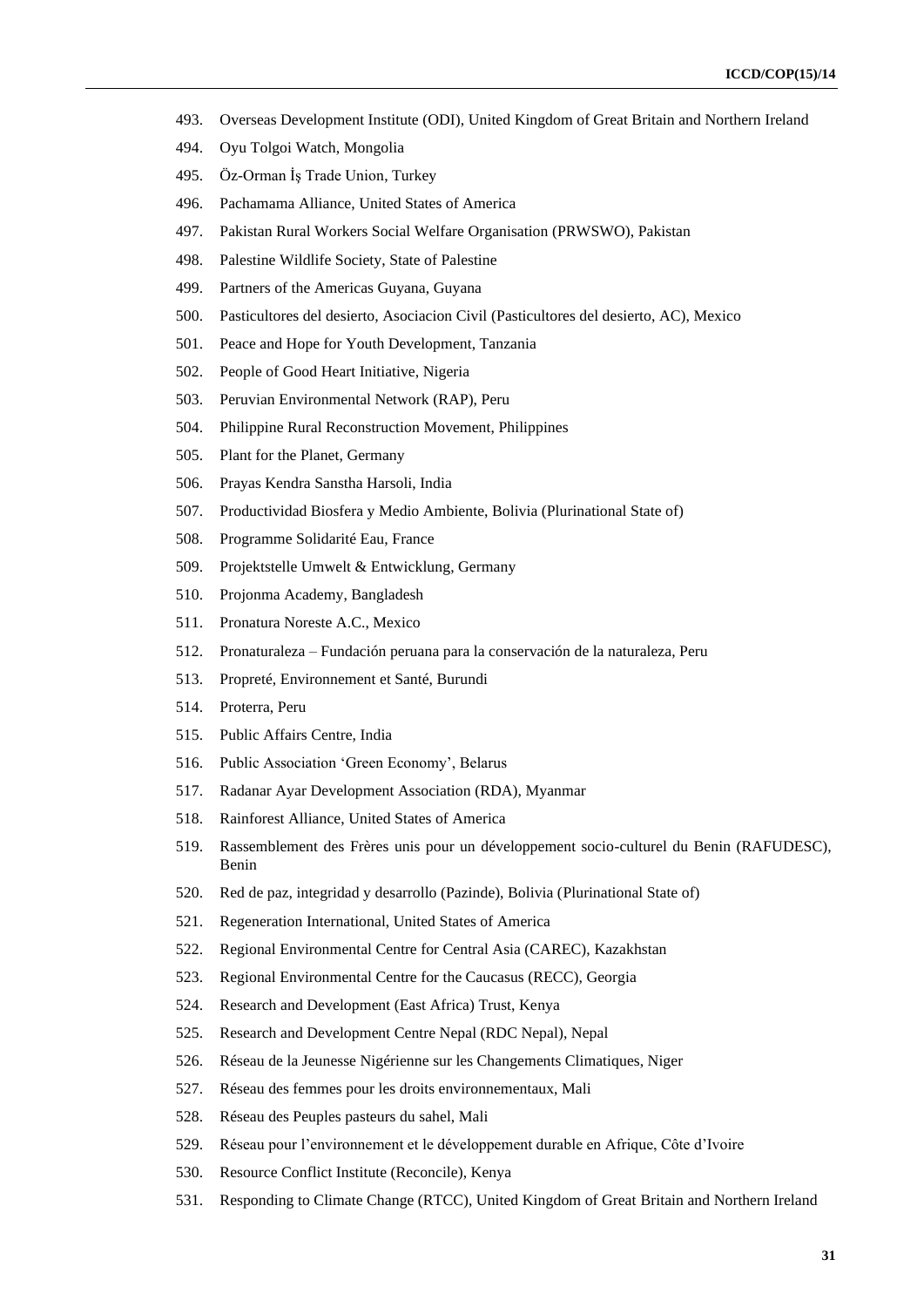- 532. Royal Geographical Society, United Kingdom of Great Britain and Northern Ireland
- 533. Rural Area Development Programme (RADP), Nepal
- 534. Rural Centre for Human Interests, India
- 535. Rural Development Foundation Pakistan, Pakistan
- 536. Rural Development Institute, United States of America
- 537. Rural Development Media Communication (RUDMEC), Uganda
- 538. Rural Educational Development and Welfare Organization (REDWO), Pakistan
- 539. Rural Reconstruction Development Society (RRDS), India
- 540. Rural Watch Africa Initiative, Nigeria
- 541. S M Sehgal Foundation, India
- 542. Saarathi Vikas Sansthan Dungargarh, India
- 543. Sadhana Forest Kenya, Kenya
- 544. Sahipkiran Center for Strategic Research, Turkey
- 545. Samuhik Vikas Sansthan, India
- 546. Sandhan Foundation, India
- 547. Sauvons l'Environnement, Côte d'Ivoire
- 548. Save Animals and Environment, Cameroon
- 549. School of Social Sciences of Tsinghua University, China
- 550. Science Policy Circle (SPC), Sri Lanka
- 551. Secrétariat permanent des organisations non gouvernementales, Burkina Faso
- 552. SEE Foundation. China
- 553. Self Employed Women's Association, India
- 554. Selfie Mbalite, Mauritania
- 555. Service d'Appui aux Initiatives Locales de Développement, Cameroon
- 556. SETU, Bangladesh
- 557. Shaanxi Patriotic Volunteers Association (SXPVA), China
- 558. Shine Africa Foundation-Teso (SAF-TESO), Uganda
- 559. Shree Jan Jeevan Kalyan Sasnthan (SJJKS), India
- 560. Shrushti Seva Samiti, India
- 561. SKG Sangha, India
- 562. Small and Medium Scale Entrepreneurship Fundamentals (SMEFUNDS), Nigeria
- 563. Social Action & Mobilization Participatory Rural Community, Sansthan (SAMPRC SANSTHAN), India
- 564. Social Participation Among Rural People for Sustainable Health (SPARSH), India
- 565. Social Welfare Society, India
- 566. Social Work and Environment for Rural Advancement (SWERA), India
- 567. Sociedad Cubana de la Ciencia del Suelo, Cuba
- 568. Sociedad Cubana para la Protección del Medio Ambiente, Cuba
- 569. Sociedad Meteorológica de Cuba, Cuba
- 570. Sociedade de Apoio Ambientalista e Cultural, Brazil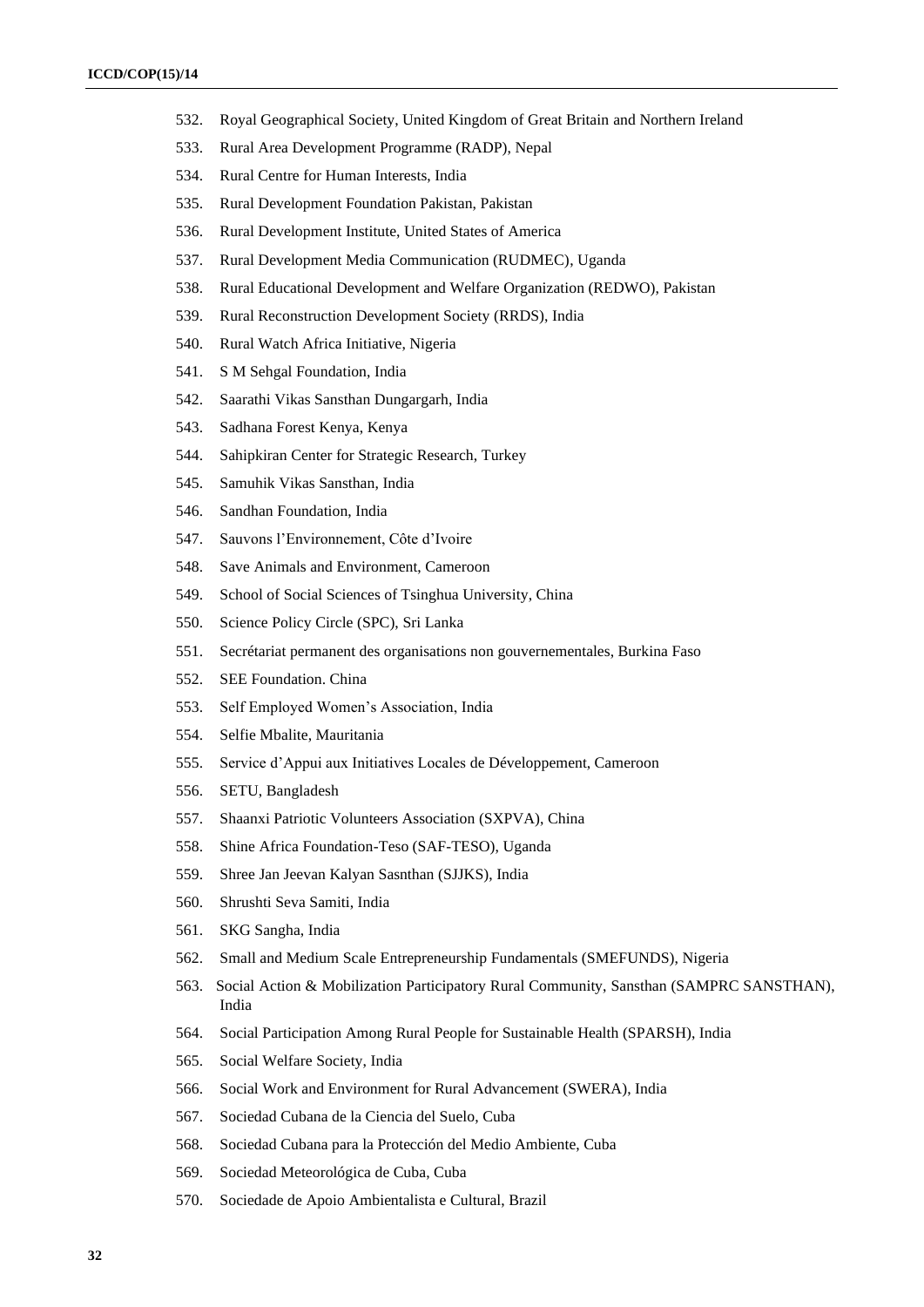- 571. Société Civile Environnementale et Agro-Rurale du Congo (SOCEARUCO), Democratic Republic of the Congo
- 572. Society for Conservation & Protection of Environment, Pakistan
- 573. Society for Ecological Restoration (SER), United States of America
- 574. Society for Environment and Development (SED), India
- 575. Society for Nature Conservation (SABUKO), Georgia
- 576. Society for Poor and Needy (SPAN), India
- 577. Society for Public Education, Cultural Training & Rural Action (SPECTRA), India
- 578. Society for Social Development Human Rights (SDHR), India
- 579. Socio Economic Welfare Action for Women & Children in Nepal (SEWA), Nepal
- 580. Soil Science Society of Turkey, Turkey
- 581. Soilcares Foundation, Netherlands
- 582. Solar Cookers International, United States of America
- 583. Somali Youth Development Foundation, Somalia
- 584. SOS Forest, Côte d'Ivoire
- 585. SOS Sahel International France, France
- 586. SOS Sahel international Sénégal, Senegal
- 587. SOS-Land, Kyrgyzstan
- 588. South African Institute of International Affairs (SAIIA), South Africa
- 589. South Asia Partnership Sri Lanka (SAPSRI), Sri Lanka
- 590. South Asia Youth Organization (SAYO), Iraq
- 591. Special Talent Exchange Program (STEP), Pakistan
- 592. Stichting Both ENDS, Netherlands
- 593. Stockholm Environment Institute, Sweden
- 594. Sudanese Environment Conservation Society, Sudan
- 595. Suntaa-Nuntaa Rural Development Programme, Ghana
- 596. Sustainable Environment Development Initiative, Nigeria
- 597. Sustainable Environmental Development Watch (SUSWATCH), Kenya
- 598. Sustainable Fibre Alliance, United Kingdom of Great Britain and Northern Ireland
- 599. Sustainable Harvest International, United States of America
- 600. Sustainable Organic Integrated Livelihoods (SOIL), United States of America
- 601. Sustainlabour Fundación laboral internacional para el desarrollo sostenible, Spain
- 602. Swanyee Development Foundation (SDF), Myanmar
- 603. Swazi Indigenous Products, Eswatini
- 604. Sylva-Monde pour le Développement et la Protection des Forêts et de l'Environnement, Morocco
- 605. Synergie des organisations de la société civile pour l'environnement, le changement climatique et la désertification, Democratic Republic of the Congo
- 606. Syrian Agricultural Engineers Syndicate, Syrian Arab Republic
- 607. Tabalé Convergence (TC); Convergence Tabalé (CT), Mali
- 608. Tarim Orman-Is/Union of agriculture, forestry, husbandry and environment sector, Turkey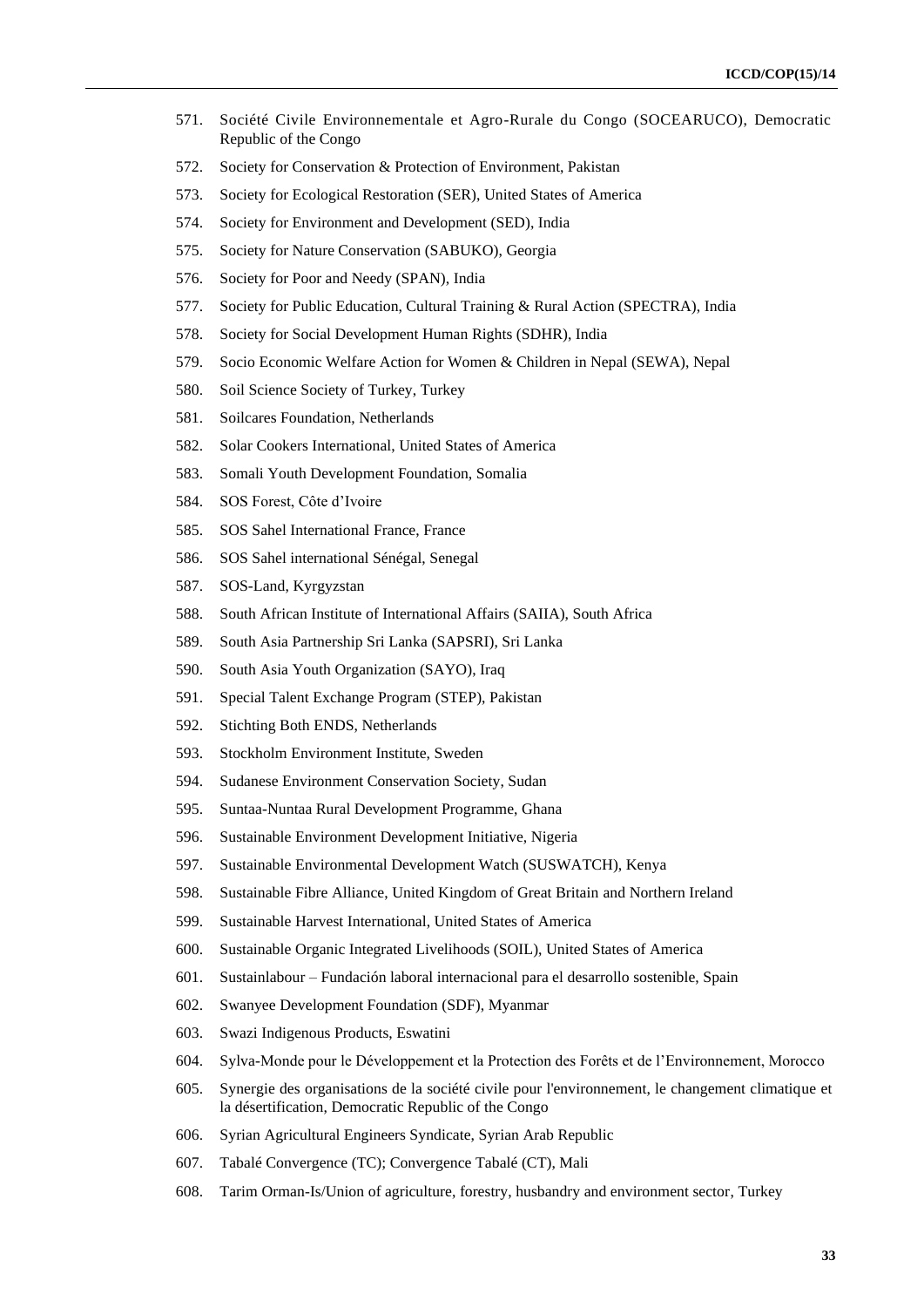- 609. Tata Trusts, India
- 610. Tchad Agir Pour l'Environnement (TCHAPE), Switzerland
- 611. Television for the Environment (tve), United Kingdom of Great Britain and Northern Ireland
- 612. Tenmiya, Mauritania
- 613. TERI School of Advanced Studies (TERI SAS), India
- 614. The Assam Kaziranga University (NEKF), India
- 615. The Borders Institute, Kenya
- 616. The Centre for Sustainable Rural Development (SRD), Viet Nam
- 617. The Cooperative Society of Moringa & Desert Plants, Saudi Arabia
- 618. The Dalit Welfare Association, Nepal
- 619. The Energy and Resources Institute, India
- 620. The Foundation for Ecological Security (FES), India
- 621. The Green Fighter, Rwanda
- 622. The Lamb, India
- 623. The Nature Conservancy, United States of America
- 624. The Permaculture Research Institute, Australia
- 625. The Science and Technology Research Center of Environmental Friends, China
- 626. The Science Foundation for Tribal and Rural Resource Development (SFTRRD), India
- 627. The Seed Training Culture and Nature Association, Turkey
- 628. The Sustainability Laboratory, United States of America
- 629. Tijuana Calidad de Vida, Mexico
- 630. Trade Union of Agriculture, Fishing, Veterinary and Environment workers in Rwanda (STAVER), Rwanda
- 631. Training Awareness and Behaviour Change About Health & Rehabilitation (TAABAR Society), India
- 632. Tree Adoption Uganda (TAU), Uganda
- 633. Tree Aid, United Kingdom of Great Britain and Northern Ireland
- 634. Turkish Association for the Conservation of Nature, Turkey
- 635. Turkish Chamber of Forest Engineers (OMO), Turkey
- 636. Türkiye Erozyonla Mücadele, Ağaçlandırma ve Doğal Varlıkları Koruma Vakfı (TEMA), Turkey
- 637. Two Hands One Life (THOL), Uganda
- 638. Udyama, India
- 639. Uganda Coalition for Sustainable Development, Uganda
- 640. Ujamaa Community Resource Team (UCRT), United Republic of Tanzania
- 641. Union Council of the World Electronic Express (UCWEB), Turkey
- 642. Union des Associations Villageoises de Gestion des Réserves de Faune (AVIGREF), Benin
- 643. Union des Éleveurs du Cercle de Goundam (UECG), Mali
- 644. Union of Chambers and Commodity Exchanges of Turkey (TOBB), Turkey
- 645. Union of Legal Entities National Pasture Users' Association of Kyrgyzstan KYRGYZ JAYITY (ULE NPUAKKJ), Kyrgyzstan
- 646. Union of Sustainable Development EcoVision, Georgia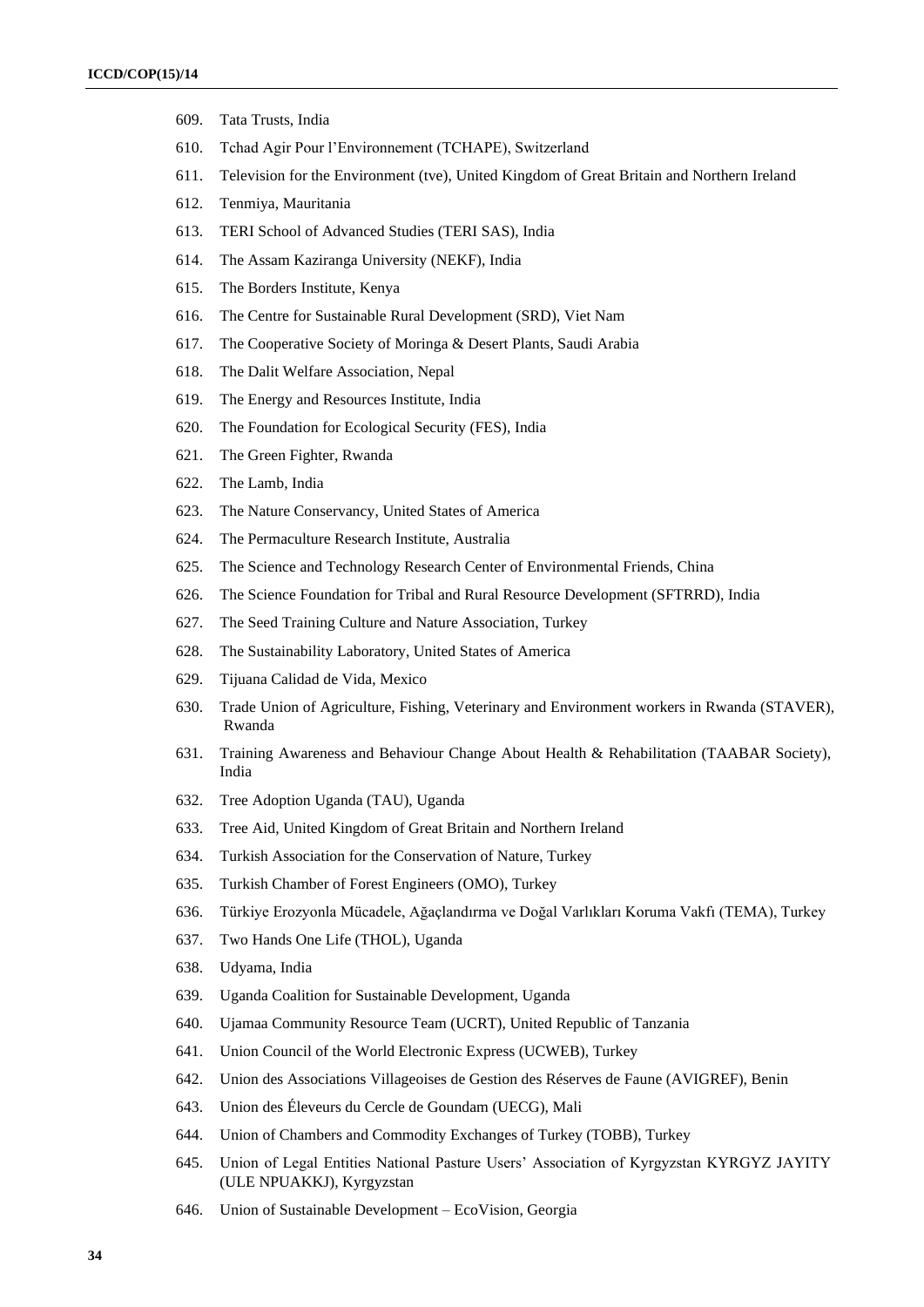- 647. Union Syndicale des Agriculteurs (USA), Togo
- 648. United Cities and Local Governments (UCLG), Spain
- 649. United Nations of Youth Network-Nigeria (UNOY), Nigeria
- 650. United Nations Young Leaders Network, Uganda
- 651. Universal Union for Consumer Protection and Civil Abuse (UNUCOPCA), Cameroon
- 652. Universal Versatile Society, India
- 653. Universidad Autonoma Agraria Antonio Narro (UAAAN), Mexico
- 654. University of Bern, Switzerland
- 655. University of Bonn, Germany
- 656. Urmul Khejari Sansthan, India
- 657. Utooni Development Organization (UDO), Kenya
- 658. Vétérinaires Sans Frontières Belgium (VSF Belgium), Belgium
- 659. Vikalp India, India
- 660. Vision Teso Rural Development Organisation, Uganda
- 661. Voice of Animal-Nepal (VOAN), Nepal
- 662. Watan Development Organization (WDO), Pakistan
- 663. Water and Development Committee (WDC), Somalia
- 664. Watershed Organisation Trust (WOTR), India
- 665. Welfare India, India
- 666. Wise Generation Youth, Informatics, Art And Tourism Association, Turkey
- 667. Wissenschaftliche Beirat der Bundesregierung Globale Umweltveränderungen (WBGU), Germany
- 668. Women in Service Development Organisation and Management, Gambia
- 669. Women's Environment & Development Organization, United States of America
- 670. Woods Hole Research Center, United States of America
- 671. World Business Council for Sustainable Development (WBCSD), Switzerland
- 672. World Economic Forum, Switzerland
- 673. World Federation of Unesco Clubs, Centres and Associations, France
- 674. World Future Council Foundation, Germany
- 675. World Resources Institute, United States of America
- 676. World Vision International, Switzerland
- 677. Worldwide Fund for Nature (WWF), Switzerland
- 678. Ya'axché Conservation Trust, Belize
- 679. Yaxché, Árbol de la Vida, Mexico
- 680. Yerala Projects Society, India
- 681. Young Men's Christian Association Senegal, Senegal
- 682. Young Naturalist Network (YNN), India
- 683. Young Power in Social Action (YPSA), Bangladesh
- 684. Young Volunteers for Environment, Central African Republic
- 685. Young Volunteers for the Environment, The Gambia
- 686. Youth and Women Potters Development Organization (YPDO), Rwanda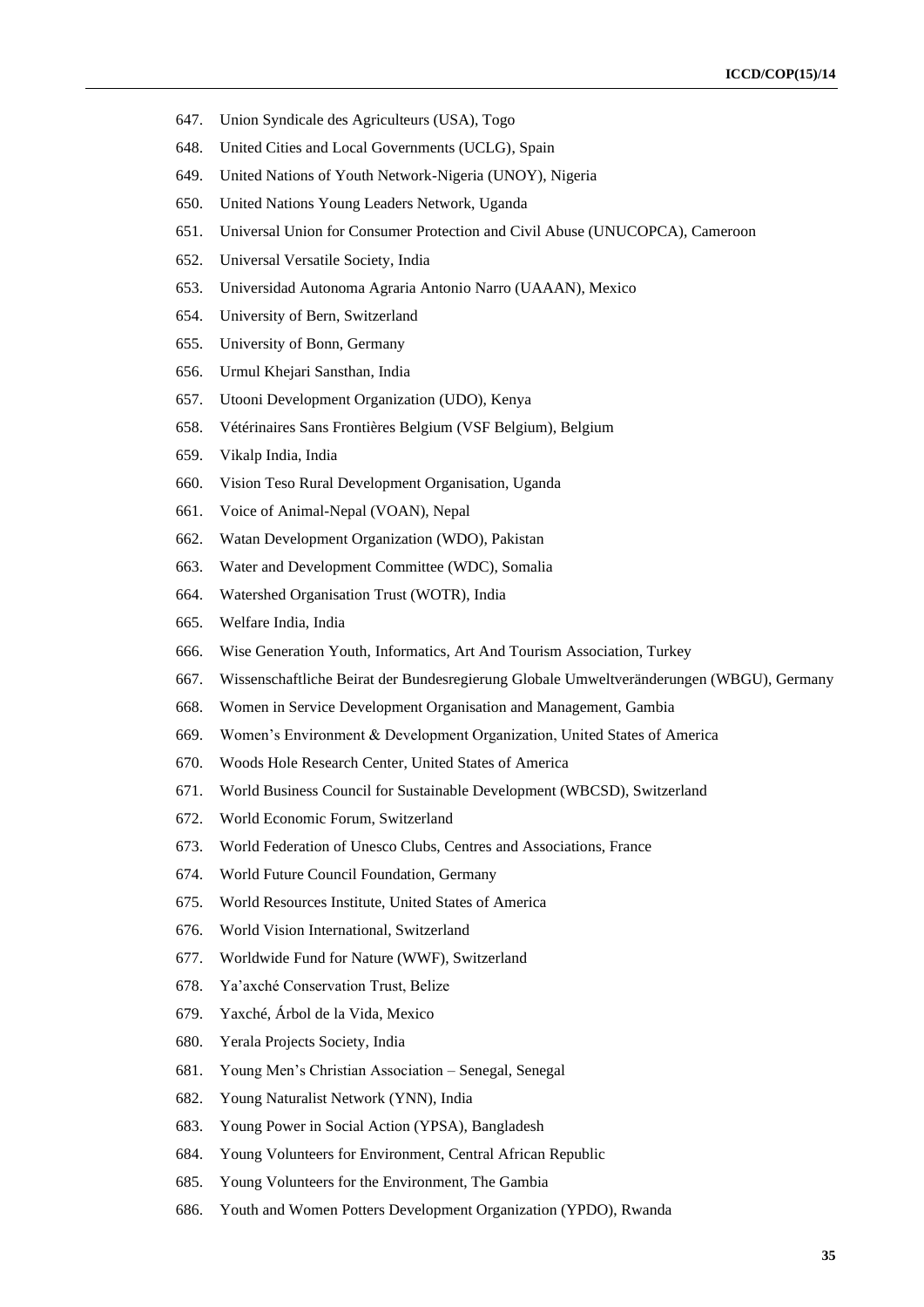- 687. Youth Association for Development (YAD), Pakistan
- 688. Youth Empowerment Services Organization (YESO), Somalia
- 689. Youth Environment Service, Uganda
- 690. Youth in Action for Sustainable Development, Cameroon
- 691. Youth Initiative for Land in Africa, Benin
- 692. Youth Network for Human Rights and Democracy, Ghana
- 693. Youth4Nature, Canada
- 694. Yuva Gramya Vikas Samiti, India
- 695. Yves Rocher Foundation, France
- 696. Zero Waste Antigua and Barbuda (ZWAB), Antigua and Barbuda
- 697. Zila Yuvak Kalyan Kosh Samiti (ZYKKS), India